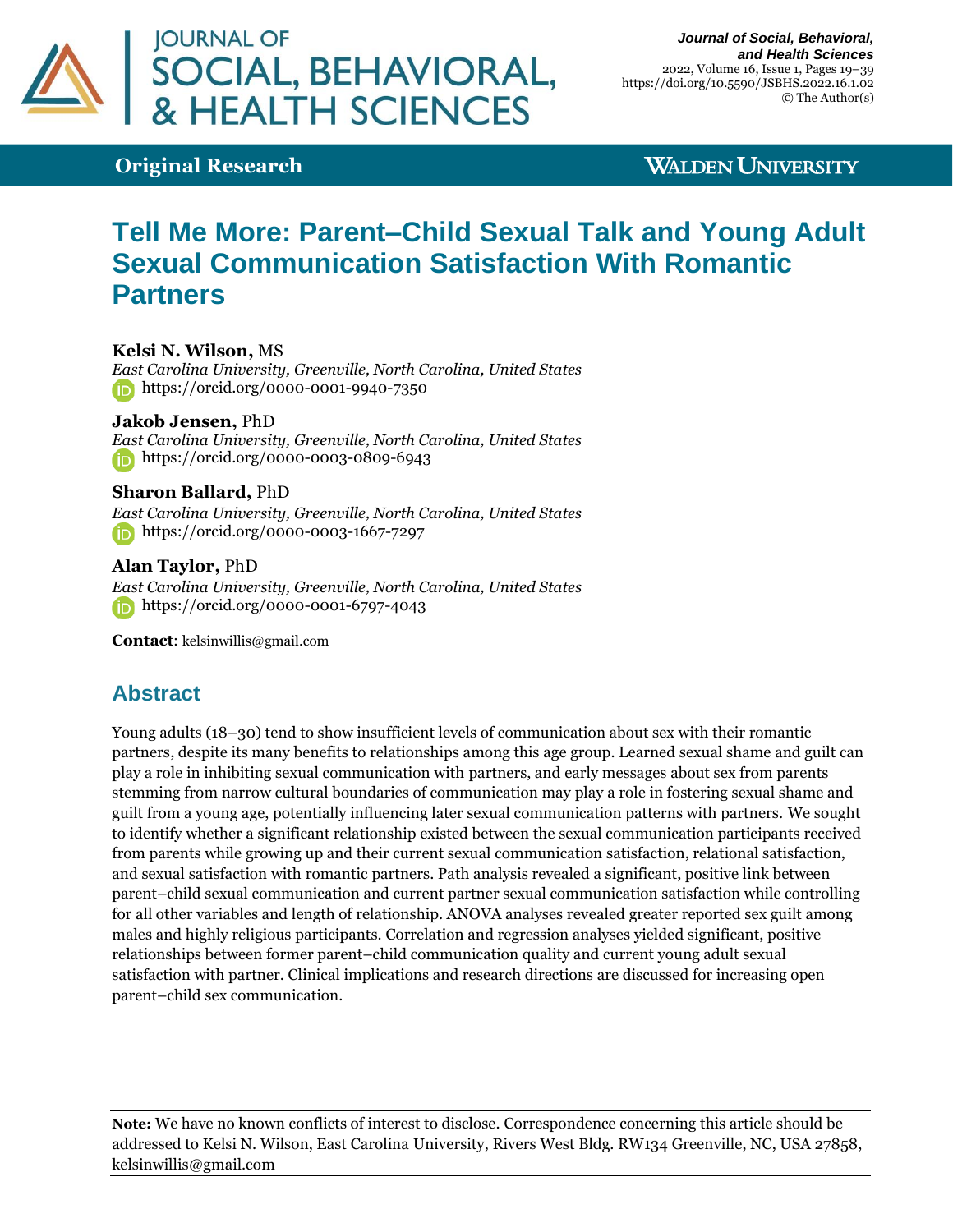**Keywords**: sexual communication, parent–child sex talk, sexual satisfaction, sex guilt

**Date Submitted**: October 19, 2021 | **Date Published:** March 30, 2022

#### **Recommended Citation:**

Wilson, K. N., Jensen, J., Ballard, S., & Taylor, A. (2022). Tell me more: Parent–child sexual talk and young adult sexual communication satisfaction with romantic partners. *Journal of Social, Behavioral, and Health Sciences, (16),*  19–39[. https://doi.org/10.5590/JSBHS.2022.16.1.02](https://doi.org/10.5590/JSBHS.2022.16.1.02)

### **Introduction**

Young adults' romantic relationships play a foundational role in their development, health, and lifelong relationship patterns (Landor & Winter, 2019), and are, therefore, an important target for study. Researchers have found that both relationship quality and overall sexual health in young adults can be improved by effective sex communication with partners (Landor & Winter, 2019). Indeed, communication about vulnerable topics such as sex and intimacy is thought to be one of the most important contributors to strong relationships (Jones, 2016; Timm & Keiley, 2011). However, researchers agree that such communication is not happening to the degree needed among this population (Faulkner & Lannutti, 2010), potentially limiting relational depth and promoting sexual taboos (Faulkner & Lannutti, 2010; Jones, 2016). Learned shame and guilt surrounding sexual topics may be a significant contributor to this deficiency, inhibiting young adults from having intimate conversations with partners that are needed for strong and lasting relationships (Abrego, 2011; Powers, 2017).

Early messages about sexuality from parents and caregivers heavily influence sexual scripts and attitudes in children (Ballard & Senn, 2019) and may go on to impact long-term views of sexuality (Powers, 2017). Because negativity and silence around sexual topics from parents can breed shame and discomfort in offspring (Day, 2019; Goldfarb et al., 2018), they may also conversely play a role in increasing comfort levels in discussing sexual topics with romantic partners (Powers, 2017). A closer look at this connection is needed to determine possible points of intervention.

Past research supports that young adulthood occupies a critical place in the developmental trajectory, as individuals balance conflicting needs of autonomy and connection amid social pressures (Watkins & Beckmeyer, 2020). Strong romantic relationships contribute to overall life satisfaction in young adults (Xia et al., 2018). Their tendency to have more committed, intimate, and dyadic relationships compared with their experience as adolescents marks a pivotal point for learning healthy relationship patterns (Meier & Allen, 2009).

Research indicates that limited or shame-filled sexual communication from parents to children impacts the way these children engage in sexual decision-making (Abrego, 2011; Ballard & Senn, 2019; Powers, 2017). Negative parental attitudes surrounding sex and messages of shame and guilt can translate to internalized negativity and shame in children (Lim, 2019; Powers, 2017; Totonchi, 2015), as well as socializing their identity as sexual beings in a negative way (Ballard & Senn, 2019). Resulting sexual shame can lead to riskier sexual behavior, distorted perceptions of sexual experiences, and lower engagement in sexual behaviors (Day, 2019; Totonchi, 2015). Moreover, parents' punitive or uncomfortable responses to sexual topics may ultimately propel messages of sexual shame and silence into future generations and reinforce the taboo culture (Jones, 2016; Totonchi, 2015).

In this study, we sought to identify the association between early parent–child sexual discussion and later satisfaction of young adult partners with sexual communication, relationships, and sex. Furthermore, we wished to understand the role of sexual shame and guilt in this relationship as well as how these variables are impacted by participants' primary source of information about sex to identify potential points of intervention for reducing sexual shame and increasing relational and sexual health among young adult couples.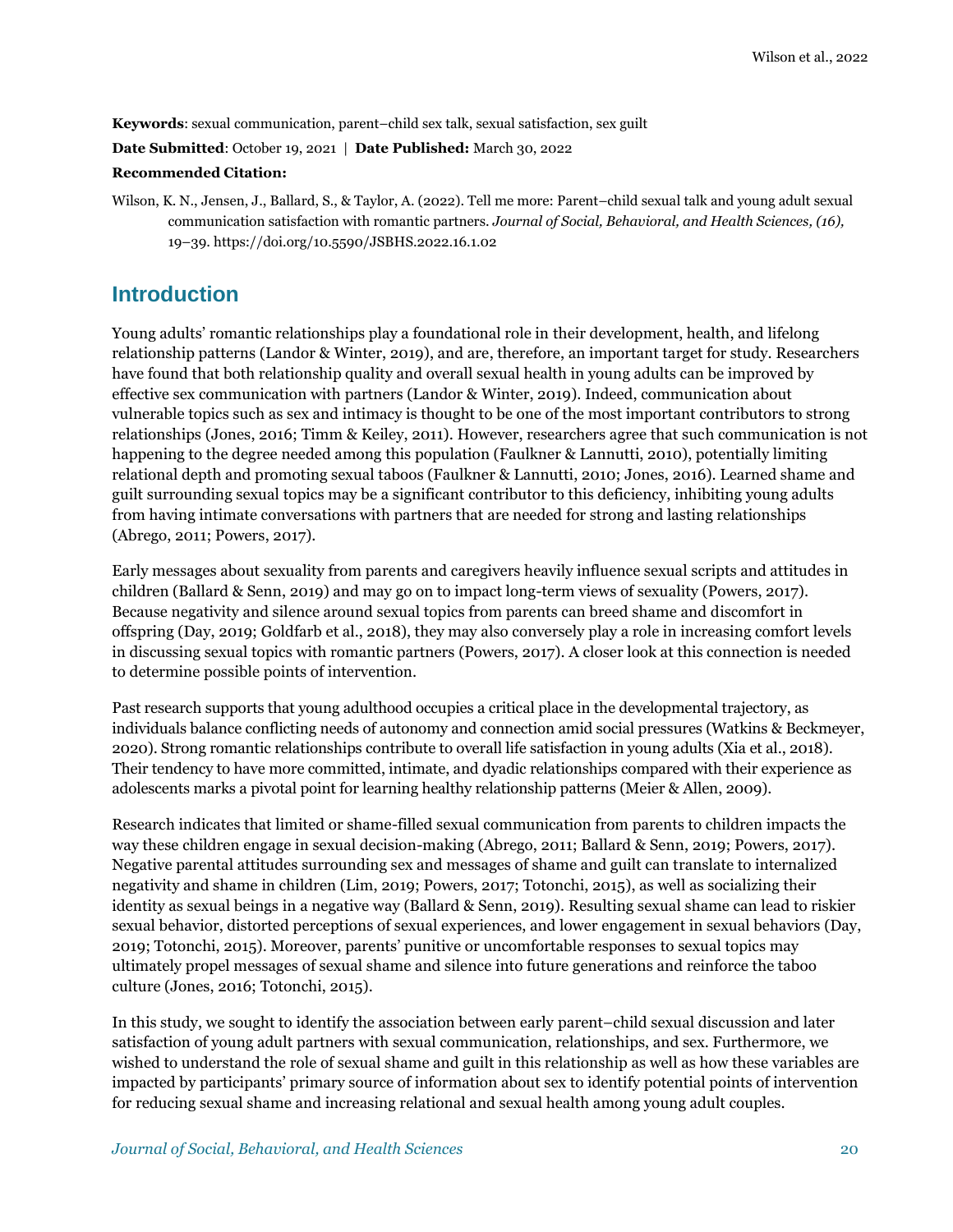# **Literature Review**

### **Theoretical Foundations Emphasizing Socialized Creation of Meaning**

Together, two theories guide our study—Arnett's (1995) Broad and Narrow Socialization Theory and Symbolic Interaction Theory (Rose, 1962). Both emphasize the role of early experiences in shaping meaning and acceptability of behaviors through social interactions and thus serve as appropriate foundations that inform our study design. According to Arnett's broad and narrow theory of socialization (1995), the culture in which one is raised often promotes boundaries of normalcy and acceptability within which individuals can navigate personal choices. For example, a culture with broad socialization of sexual openness may include wider limits of what topics can be discussed and with whom, while those with narrow limits may discourage open discussion of sex and focus solely on abstinence (Ballard & Senn, 2019). The role of family in socialization, while central, is heavily impacted by its surrounding culture, and therefore a culture with narrow limits on sexual openness may result in parents' feelings of discomfort or awkwardness in approaching these topics with children (Ballard & Senn, 2019). By extension, we may reason that this may promote a cultural cycle in which early messages of shame result in constraining discussion of these specific topics with romantic partners.

Relatedly, symbolic interaction theory promotes the idea that meaning is created through shared experience with others and is passed on through symbols in social interactions (Rose, 1962; Yeager, 2016). Shame is seen as particularly powerful in humans due to their social nature, and threats of rejection may have a particularly powerful influence on behaviors, thoughts, and feelings. Scheff (2003) called shame the "master emotion," which can act as a signal that one's bond to others is threatened. Based on this premise, we predicted that shame and guilt play a significant role in the way messages are internalized from a young age and later go on to influence behaviors and thoughts, in this case regarding communication about sex. In short, the emphasis of socialization by family and culture from Arnett's theory and the significance of social interaction in influencing meaning in symbolic interaction theory aptly combine to create a sound theoretical foundation from which we constructed our research questions and design.

#### **Sexual Communication**

Sexual communication consists of the quality, frequency, and content of self-disclosure which may include sexual preferences, level of desire, attitudes, and values (Mallory et al., 2019). The way couples communicate about sex heavily impacts both sexual and relationship satisfaction levels (Jones, 2016; Montesi et al., 2010; Timm & Keiley, 2011). Moreover, hindered sexual communication can result in sexual dissatisfaction, sexual problems, relationship difficulties (Jones, 2016), insecure attachment styles, and sexual problems (Mallory et al., 2019).

#### **Young Adult Sexual Communication**

Open sexual communication is significantly linked to healthier sexual behavior in young adults (Alvarez et al., 2014), as well as a variety of benefits. Studies indicate that both relationship quality and overall sexual health in young adults can be improved by effective sex communication (Montesi et al., 2010; Landor & Winter, 2019). Additionally, greater comfort talking about sex among young adults is associated with later sexual debut, greater likelihood of using contraceptives, and less risky sex in general (Landor & Winter, 2019). Research also shows that young adult conversations about sex are linked with lower rates of sexually transmitted infections (STIs), human immunodeficiency virus (HIV), and unwanted pregnancies (Faulkner & Lannutti, 2010; Landor & Winter, 2019). Because about half of new STIs each year occur among young adults, as well as disproportionate rates of unwanted pregnancies, this population is an important target for increasing these conversations (Landor & Winter, 2019). Despite these benefits, many researchers agree that such conversations are not taking place at adequate rates among young adults (Faulkner & Lannutti, 2010; Goldfarb et al., 2018). For example, Landor and Winter (2019) examined connections between relationship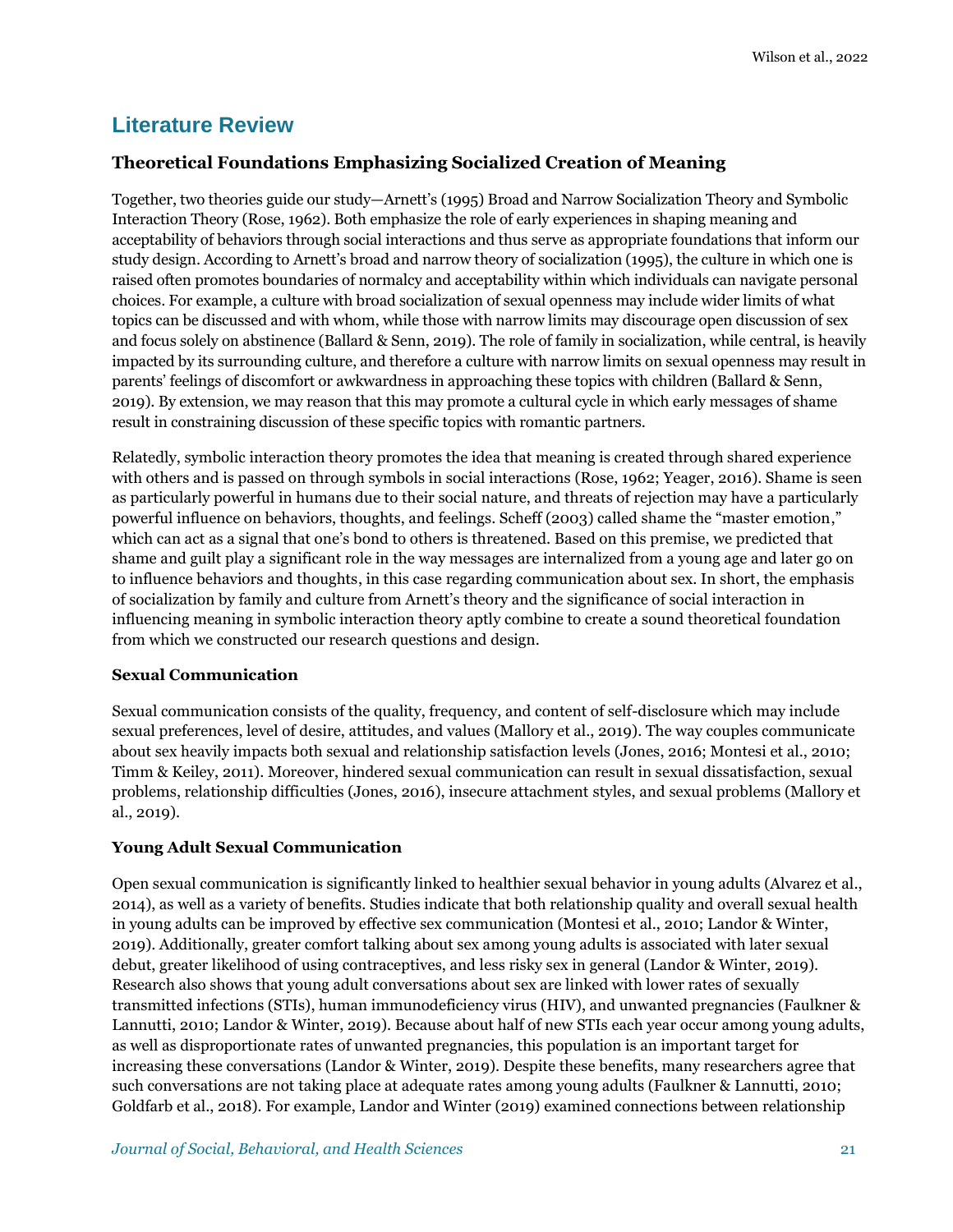quality and comfort communicating with partners about sex in 339 young adult women and found that only half reported comfort discussing sexual topics with current partners (Landor & Winter, 2019).

Previous researchers have found that young adults discuss topics such as whether to engage in sexual activity or ways to prevent sexual risks more than relational and meaning aspects of sex, although the latter topics are deemed more satisfying by this population (Faulkner & Lannutti, 2010). Other sexual topics observed include sexual pleasure, interest, and desire, and technology-centered communication such as sexting (Alvarez & Villarruel, 2015; Burkett, 2015).

Faulkner and Lannutti (2010) interviewed 132 young adults regarding satisfying and unsatisfying aspects of sexual communication, and participants reported feeling less satisfied after talking to a partner about sexual acts with past partners, sexual risks, pregnancy worries, and preventative health care such as condoms. Conversations that were categorized as satisfying included discussing when to engage in sex, pleasure, desire, preferred techniques, meaning of sex for each partner, messages of love and respect in connection with sex, and integrating personal faith and sexuality (Faulkner & Lannutti, 2010). Interestingly, some of the conversations classified as most satisfying (including meaning and relational aspects) are the same topics deemed by other researchers as rarely discussed by partners (Day, 2019). This may point to the risk and vulnerability involved in approaching meaningful and delicate topics in sexual contexts, despite the potential satisfying and connecting benefits. Indeed, young adults would very likely benefit from learning to discuss these satisfying topics with greater regularity, given the reported positive sexual and relational outcomes of engaging in satisfying sexual communication, including benefits of increased understanding, decreased discomfort, and heightened intimacy (Faulkner & Lannutti, 2010).

#### **Barriers to Sexual Communication: Shame and Guilt**

Sexual communication may be inhibited by high anxiety surrounding one's sexual performance or sexual topics, learned expectation of rejection, relationship problems, lack of trust, and an avoidant attachment style (Jones, 2016). Past experiences of rejection and attachment injuries may lead individuals lower in attachment security to self-disclose less than secure individuals (Jones, 2016), indicating that those in this category may show especially low communication. Cultural norms, including the view that sexual topics are taboo, inhibit many in individualistic and collectivistic cultures alike, and socialized gendered messages may hinder men from feeling free to speak of emotionality in sexual contexts and cause women to internalize blame, shame, and objectification, potentially further hindering their talk on the subject (Jones, 2016). Finally, sexual problems in the relationship may increase shame and lead couples to avoid sexual communication, creating a negative cycle of increased sexual problems and decreased communication (Mallory et al., 2019).

Accordingly, the experience of both shame and guilt surrounding sex or sexuality may often be at the root of inhibited sexual communication (Day, 2019; Jones, 2016; Totonchi, 2019). Sexual shame relates particularly to the evaluation of oneself as defective, negative, or unworthy when in the context of sexual topics, behavior, or thoughts (Lim, 2019), while sex guilt has been described as a "self-imposed punishment, for either actually violating or expecting to violate 'proper' sexual conduct" (Hackathorn et al., 2016, p. 157). Sexual shame and guilt often begin from a young age as children develop their gender identity and may be bred from a multitude of surrounding influences (Ballard & Senn, 2019). Parents' perceived evaluation can play a heavy role in sowing high levels of internalized shame (Lim, 2019). Messages from parents such as "don't touch that" or negative reactions to questions about sexual anatomy or feelings results in learned negativity surrounding sexuality (Totonchi, 2015).

According to past findings, religious individuals tend to report higher levels of sex guilt; while this pattern emerges particularly among those who are unmarried (potentially due to constraints regarding sex outside of marriage), religious married individuals have also shown higher levels of sexual anxiety and guilt than their nonreligious counterparts, suggesting that perhaps some religions play a role in restricting sexual enjoyment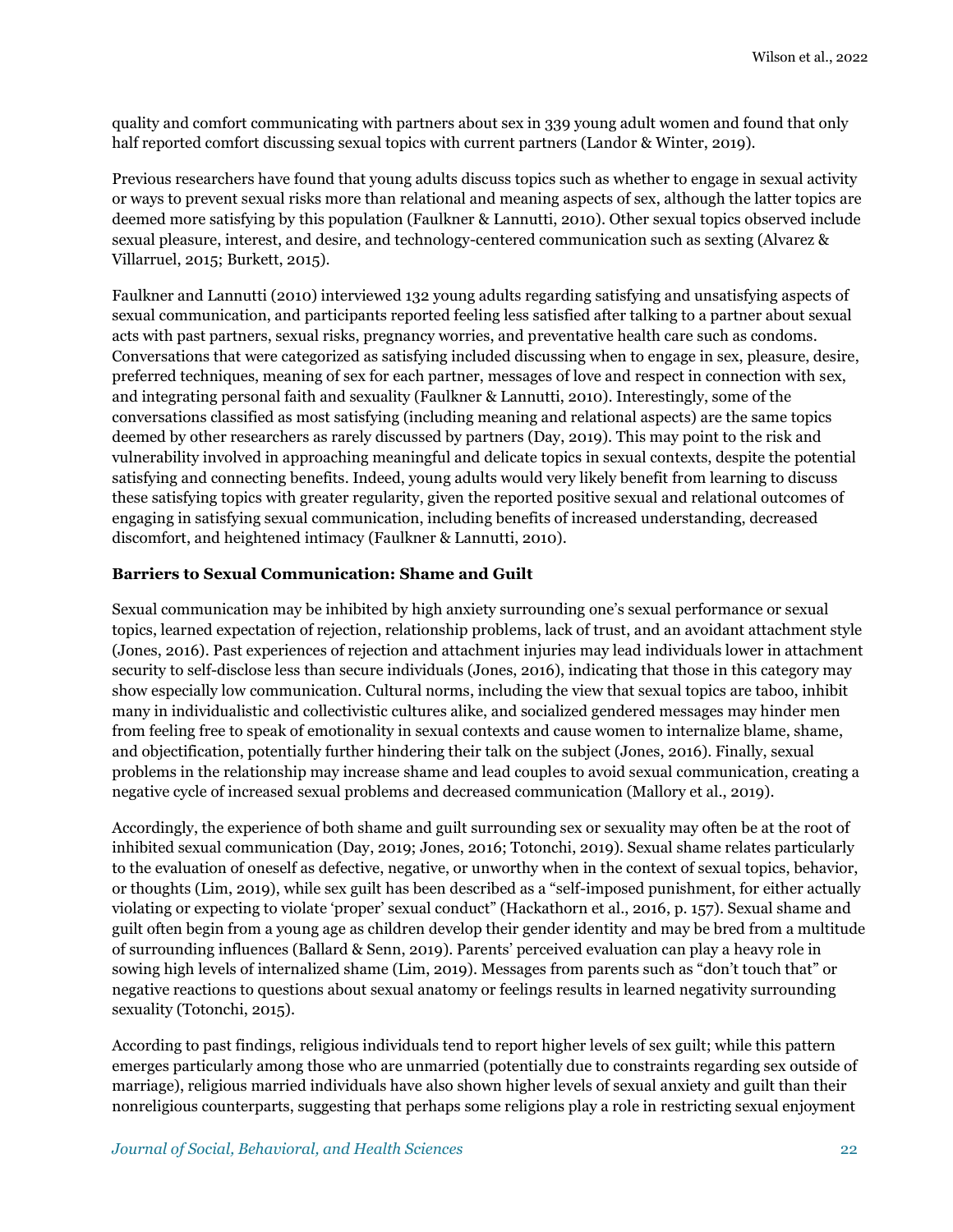by discouraging pleasurable aspects of sex and emphasizing only procreation (Leonhardt et al., 2020). Hackathorn and colleagues (2016) used a questionnaire among 258 participants and found that sex guilt mediated the relationship between religiosity and sexual satisfaction among unmarried participants. Their results are an indication that those who internalize religious teachings to a greater degree show less sexual satisfaction and higher sex guilt (Hackathorn et al., 2016). Based on such findings, we may expect those raised in more religious households to show higher levels of sex guilt which may negatively impact both sexual communication and satisfaction.

#### **Parent–Child Sex Communication**

As noted, early communication from caregivers about sexual topics may reduce or enlarge messages of shame surrounding these topics in children, thereby playing a significant role in their later sexual experiences (Totonchi, 2015). Reported current trends indicate very low incidences of open sexual communication between parents and children (Padilla-Walker et al., 2020; Pariera & Brody, 2017). While most parents in one study shared that they felt sexual communication was of great importance for the safety of their children, very few reported engaging in open sexual discussion (Wilson et al., 2010). This may be due to several potential barriers parents often experience, including lack of experience in how to conduct such conversations, feelings of discomfort or shame, or assumptions that such conversations will occur naturally at a later point (Goldfarb et al., 2018). Adolescents and emerging adults report that silence from parents on sexual topics communicated a message of disapproval and negativity, but that they were left on their own to interpret the reasons for these reactions (Goldfarb et al., 2018). Ironically, vague or conflicting messages surrounding sex have been found to be associated with younger and riskier sexual behaviors (Ballard & Senn, 2019).

Of those parents who do report engaging in parent–child conversations about sex, a majority only have one specific "talk" during children's early adolescence with little to no ongoing discussion (Padilla-Walker et al., 2020) and often limit discussions to safety themes such as birth control, abstinence, condom use, or anatomy (Powers, 2017; Wilson et al., 2010), but neglect emotional, relational, and positive aspects of sex (Ballard & Senn, 2019). Furthermore, much of reported sex communication between parents and offspring are reportedly negative, behavioral, and punitive, viewing adolescent sexuality as deviant (Ballard & Senn, 2019). Children learn messages from either parents' punitive reactions or silence regarding sexual topics, which they often generalize to internalized negative attitudes about sexuality in general (Totonchi, 2015).

Conversely, open channels of communication about sexuality have far-reaching impacts on children and adolescents, including being central to later and safer sexual experiences in adolescents (Ballard & Senn, 2019; Powers, 2017). Positive relationships and closeness between parents and children are associated with more open communication about sexual topics (Holman & Kellas, 2015; Powers, 2017; Wilson et al., 2010), as well as delayed sexual debut and safer sex behavior in general (Abrego, 2011). One study by Rogers et al. (2015) sampled 55 adolescents and their parents and found that harsher messages from parents against sexual engagement was associated with higher levels of sexual activity in adolescents, while high-quality sexual communication was linked with lower levels of risky sexual involvement. It may be concluded that adolescents may be resistant to harsh or negative delivery of sexual information and would benefit from more thoughtful discussion. Such outcomes are consistent with findings that greater comfort and friendliness in talking about sex made a significant difference in adolescents' safe behavior and willingness to go to parents with questions (Pariera & Brody, 2017; Wilson et al., 2010). Furthermore, receiving positive messages about sex from parents resulted in a higher likelihood of enjoying their first sexual experiences (Pariera & Brody, 2017).

Finally, past researchers have found that young people themselves report wanting more communication from their parents about sex, particularly regarding relational aspects (Goldfarb et al., 2018; Pariera & Brody, 2017). In a recent study, Goldfarb et al. (2018) asked 74 emerging adults about messages received prior to their first sexual experience and found dominant themes of the difficulty, infrequency, and unsatisfying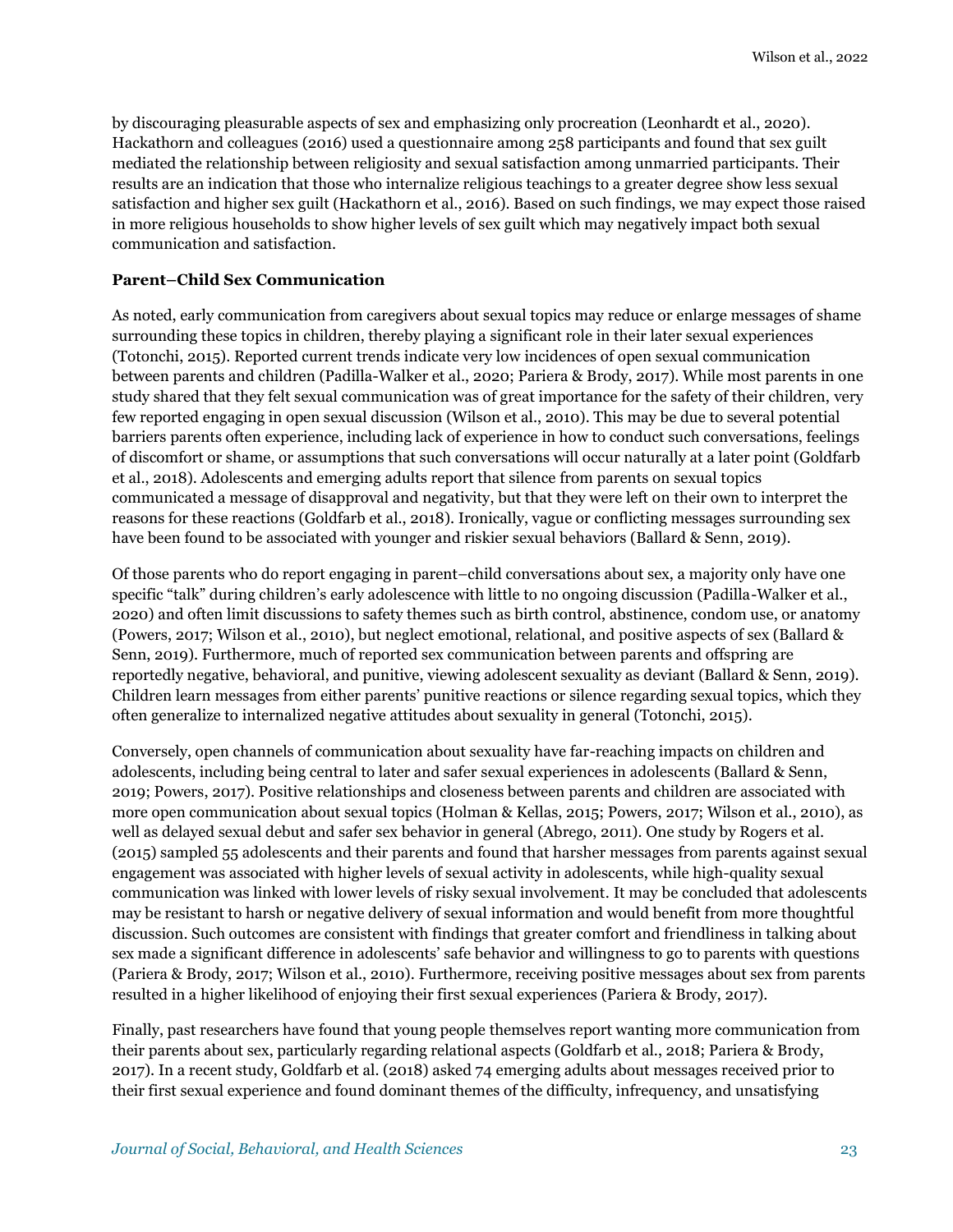nature of sex communication from parents. In addition to reporting messages from parents of negativity surrounding sex, not wanting to know about their children's sexual lives, and emphases on abstinence and protection, participants reported wanting more guidance in sexual matters from parents in relational and emotional aspects of sexuality (Goldfarb et al., 2018). In a sample of 441 young adults in another study, participants reported beliefs that parents should discuss most topics with children by age 12–13 and that the most frequent topic addressed by parents should be that of dating and relationships (Pariera & Brody, 2017).

Because a cited theme of the research is discomfort in talking to children about sex stemming from a lack of role models from their own parents (Ballard & Senn, 2019), it may be that the opposite is also true—children who receive open communication about sex from parents may develop healthy working models for sex communication and thus will go on to display higher levels of open and comfortable sex communication with both future partners and their own children. A shift towards treating adolescent sexuality as a normal and positive part of development may increase open and positive sexual communication between parents and children (Ballard & Senn, 2019) and impact the way those adolescents go on to communicate in healthy ways about sex long term.

# **Purpose of the Study**

Communication between parents and adolescent children on sexual topics is thought to connect with later openness with peers and romantic partners (Key, 2016). Given the limited research linking early parent–child sexual communication and later sexual communication with partners, a study is needed that more comprehensively examines factors associated with this link and considers impacts on romantic relationship functioning (e.g., relationship and sexual satisfaction). In this study we seek to explore the consequences of high- and low-quality sexual communication between parents and children in predicting quality of romantic partner sexual communication, as well as connections with sexual and relational satisfaction.

# **Research Questions**

- 1. Is source of sexual knowledge significantly linked with self-reported current sexual communication satisfaction?
- 2. What is the relationship between gender, race/ethnicity, sexual orientation, or religiosity and parent– child sex communication patterns? What is the relationship between gender, race/ethnicity, sexual orientation, or religiosity and parent–child sex guilt?
- 3. Is parent–child sex communication significantly associated with later romantic partner sexual communication satisfaction, sexual satisfaction, relational satisfaction, or sexual guilt, controlling for length of the romantic relationship?

# **Hypotheses**

- 1. Based on low reported rates of parent–child sex communication (Wilson et al., 2010) and culturally narrow constraints surrounding sexual openness (Ballard & Senn, 2019), we anticipated young adults would report receiving the most information about sexuality from media and internet usage. However, we predicted that participants who had received sexual knowledge predominantly from parents, friends, or partners would report the highest levels of sexual communication satisfaction.
- 2. Based on existing literature, we predicted that lower-quality parent–child sex communication would take place between parents and participants that are male, non-heterosexual (Goldfarb et al., 2018),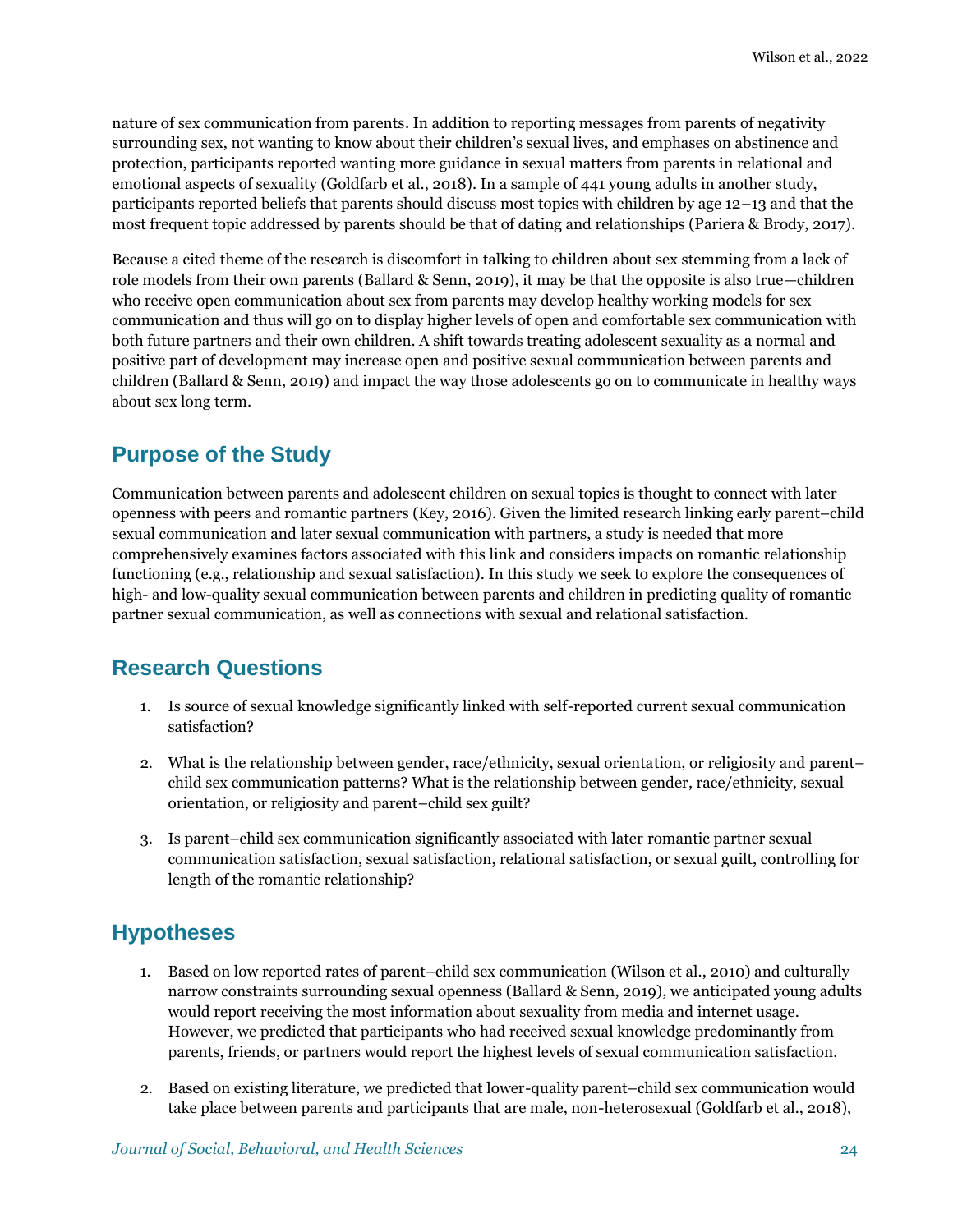and high in religiosity (Day, 2019). We also predicted that females, participants that are nonheterosexual, and participants reporting higher religiosity would report higher levels of sex guilt, consistent with previous findings (Day, 2019; Goldfarb et al., 2018).

3. Based on the importance of early messages impacting later development and relationships emphasized in socialization and symbolic interaction theories (Arnett, 1995; Yeager, 2016), we hypothesized that greater quality of parent–child sexual communication would predict higher satisfaction with romantic partner sex communication later in life. Given previous connections between sexual communication with relational and sexual satisfaction (Jones, 2016; Timm & Keiley, 2011), we anticipated that parent–child sexual communication would also predict higher relational and sexual satisfaction. Finally, we predicted that sex guilt would show a negative association with all other variables in the study based on previous findings that sex guilt negatively impacts sexual and relational aspects of life (Day, 2019) and based on previous connections between absent or ineffective parent–child sex communication and sexual shame (Totonchi, 2015).

# **Methods**

### **Participants**

Data for this study were obtained via Qualtrics surveys given to young adults between the ages of 18–30. Although Arnett defined young adulthood as "a period from the late teens through the twenties, with a focus on 18–25" (Arnett, 2000, pp. 469), others have more recently defined this period as the ages between 18–30, given the most recent trends of delaying marriage, childbearing, and career initiation for many (Lee et al., 2018). Participants were recruited using a link shared on social media and disseminated by professors to students inviting young adults to participate in a study about communication in romantic relationships. Participants who completed the survey were placed in a raffle for a \$25 gift card to Amazon. To qualify for the study, participants needed to be between the ages of 18–30 and in a committed, romantic relationship. Questions at the beginning of the survey verified age and relational status.

A total of 281 survey responses were recorded, of which 233 were retained for analysis. Those who were disqualified and subsequently removed included participants who reported not being in a current romantic relationship, those under the age of 18 or over the age of 30, and those who did not complete at least 60% of the survey.

### **Data Collection**

Upon receiving East Carolina University & Medical Center Institutional Review Board approval (#20- 003013), researchers disseminated a 76-item questionnaire designed to measure constructs of interest for the current study. Participants completed informed consent documentation before taking the survey, which included demographic information and relevant questions, including age, gender, race/ethnicity, sexual orientation, religiosity, relationship status, length of relationship with partner, and whether self and partner were currently sexually active. Participants were also asked from which source they received most of their sexual knowledge, with options including talking with a parent, talking with friends, talking with a boyfriend or girlfriend, school-based curriculum, TV/movies/media, searching online, church/religion, or other. The remainder of the survey consisted of existing reliable and valid measures described below.

### **Measures**

#### **Contributors to Sexual Knowledge**

One survey item instructed participants to select where they received most of their current sexual knowledge.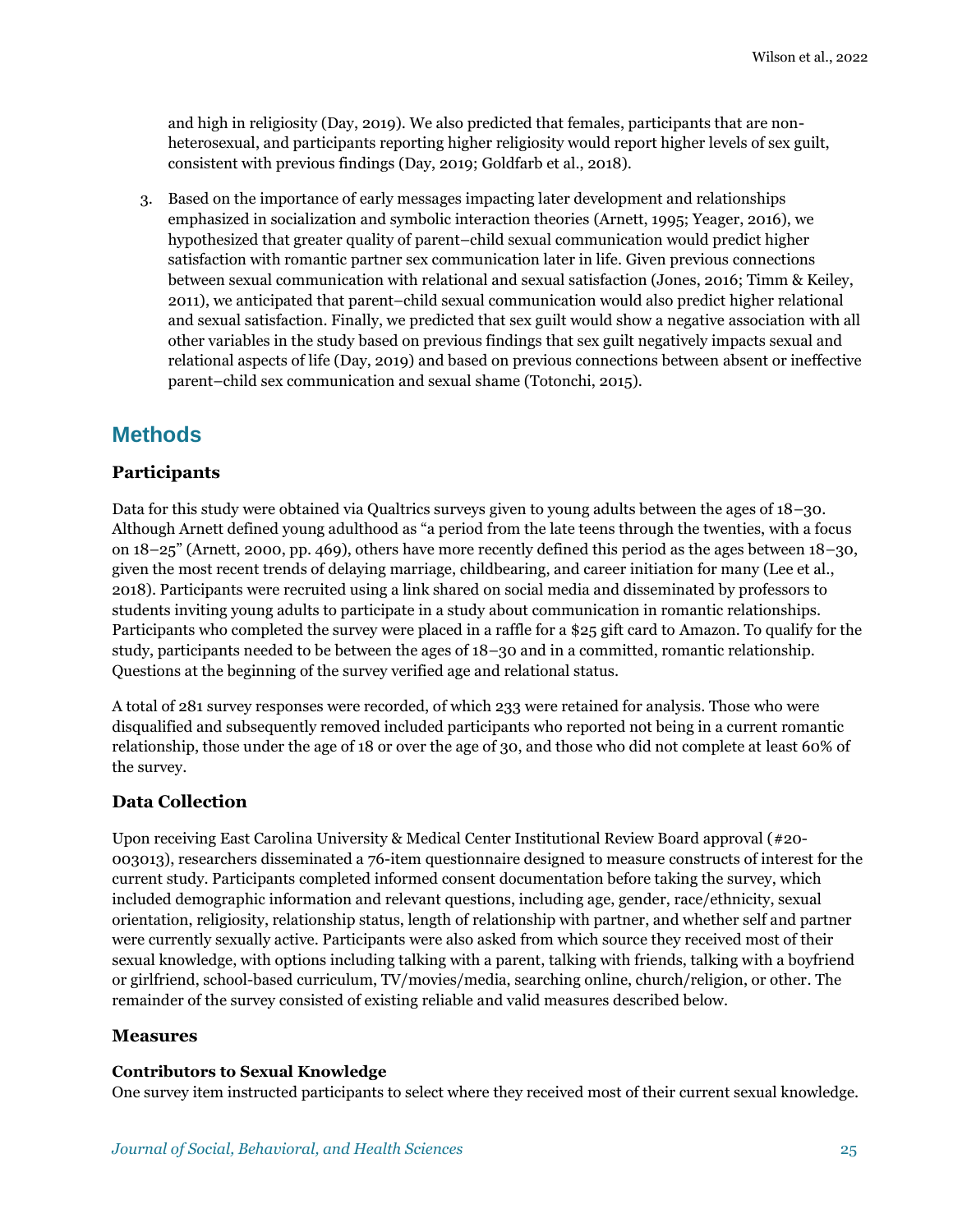Participants were asked to select one of the following: "talking with a parent," "talking with friends," "talking with a romantic partner," "school-based curriculum," "TV, movies, or other media," "searching online," "church/religion," or "other."

#### **Sexual Communication Satisfaction**

Satisfaction with communication about sexual topics with partners was measured using the 22-item Sexual Communication Satisfaction Scale (Wheeless et al., 1984). The scale includes questions such as "I tell my partner when I am sexually satisfied" and "I am satisfied with my ability to communicate about sexual matters with my partner" and is rated on a 5-point Likert scale ranging from 1 ("strongly disagree") to 5 ("strongly agree"). Certain items were reverse scored to cross-check validity. Greater scores suggest increased reported satisfaction. This scale has shown internal reliability of .94 in previous studies (Wheeless et al., 1984) and currently demonstrated good reliability ( $\alpha$  = .82) among our sample.

#### **Relationship Satisfaction**

Participants were given all four questions from the shortened Couples Satisfaction Index (Funk & Rogge, 2007), which captures romantic relationship satisfaction. Of the four questions, two were scored on a scale ranging from 0 ("not at all true") to 5 ("completely true"). This measure has shown strong convergent validity and construct validity with other reliable scales measuring relationship satisfaction (Funk & Rogge, 2007). A sample item reads "I have a warm and comfortable relationship with my partner." The other two were scored on a scale from 0 ("extremely unhappy") to 6 ("perfect"), a sample of which states, "Please indicate the degree of happiness, all things considered, of your relationship." Higher scores indicate greater satisfaction in one's romantic relationship. Reliability was strong in this study ( $\alpha = .92$ ).

#### **Sexual Satisfaction**

Sexual satisfaction between partners was measured using the New Sexual Satisfaction Scale-Short Form, a 12 item version adapted from the original 20-item version (Štulhofer et al., 2010). For all items, participants were given the instructions, "thinking about your sex life during the last six months, please rate your satisfaction with the following aspects," with possible responses on a 5-point Likert scale ranging from 1 ("not at all satisfied") to 5 ("extremely satisfied"). Items on the short form included "the way I sexually react to my partner," "the frequency of my sexual activity," and "the pleasure I provide to my partner." Higher scores convey greater sexual satisfaction. Reliability of this scale was excellent ( $\alpha = .93$ ).

#### **Parent–Child Sex Communication**

Communication between participants and their parents about sex when they were children or adolescents was measured using the Family Sex Communication Quotient, an 18-item scale developed by Clay Warren (2011). This scale measures three dimensions of parent–child sex communication, including comfort, information, and value, all of which were combined in a singular score as recommended (Warren, 2011). A 5-point Likert scale offers responses from 1 ("strongly disagree") to 5 ("strongly agree"). Items included "I feel free to ask my parents questions about sex," "the home should be a primary place for learning about sex" and "I feel better informed about sex if I talk with my parents." Items were translated into the past tense and participants were asked to answer according to their experience during adolescence and childhood (i.e. "I felt free to ask my parents questions about sex while growing up"). Specified items were reverse scored to prevent user bias. Greater scores convey a parent–child pattern with higher comfort and value in communication about sex. The modified version of this scale demonstrated good reliability ( $\alpha = .89$ ).

#### **Sexual Guilt**

Sexual guilt in each participant was measured using the Revised Mosher Sex Guilt Inventory, a ten-item version of the original Mosher Sex Guilt Inventory (Janda & Bazemore, 2011). Sample questions include "When I have sexual desires, I enjoy them like all healthy human beings" (reverse scored) and "Sex relations before marriage should not be recommended." All items included a 7-point Likert scale ranging from 1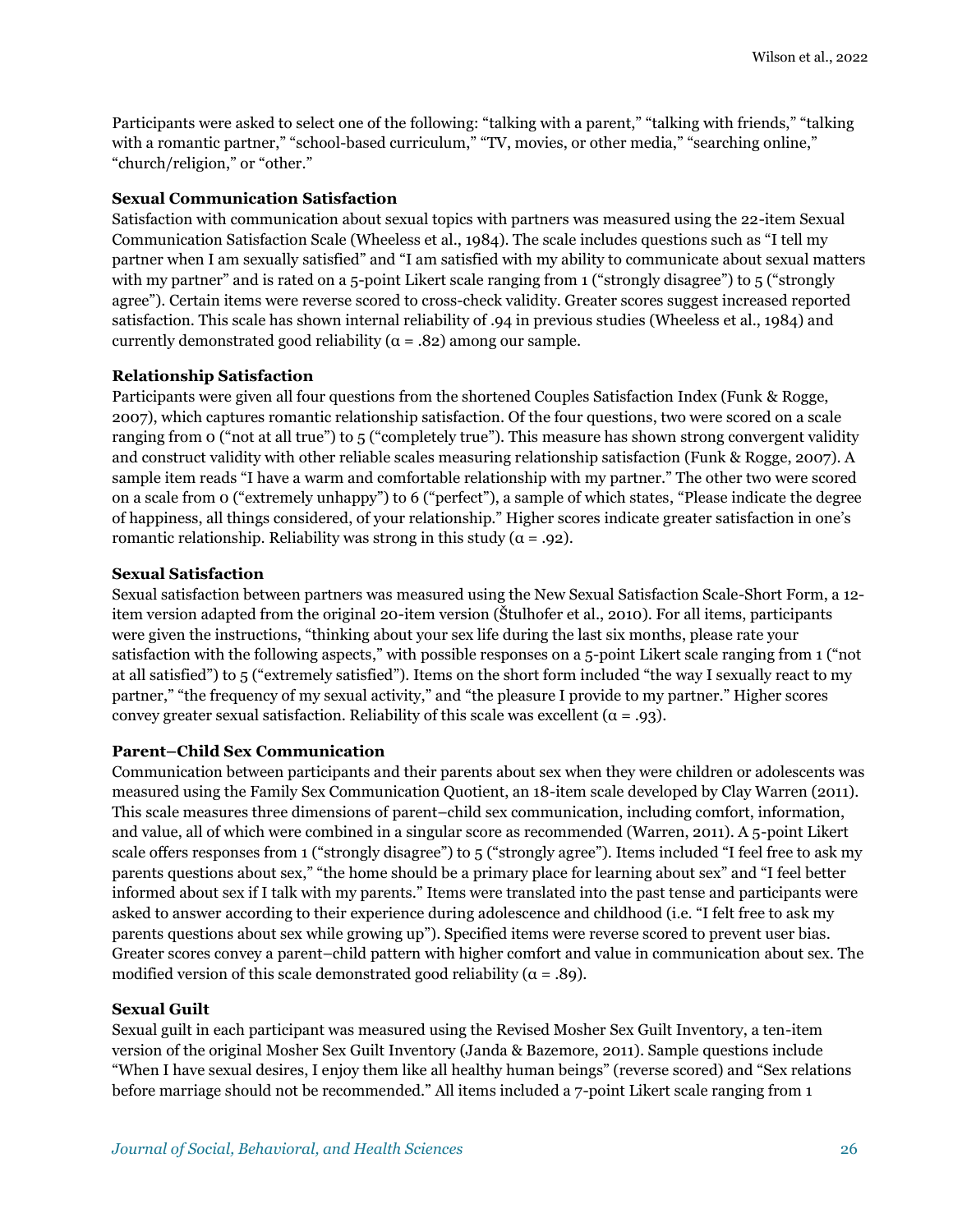("strongly disagree") to 7 (strongly agree"). Certain items were reverse scored to cross-check scale validity. Higher scores indicated greater sexual guilt in participants. This measure was formerly found reliable (Janda & Bazemore, 2011) and showed good reliability ( $\alpha = .71$ ) in the present sample.

### **Data Analysis**

Univariate, bivariate, and multivariate analyses were conducted to answer our research questions. Univariate analyses (e.g., frequencies, means, standard deviations, range) were initially conducted to summarize and observe patterns in the data. Group differences across variables were then examined utilizing ANOVA procedures, including differences by gender, race/ethnicity, sexual orientation, and religion. Next, bivariate analyses included correlations between all study variables and are presented in a correlation table. Significant bivariate associations informed variables for inclusion in multivariate analyses. Multivariate analyses (i.e., multiple regression) were conducted to examine links between constructs of interest. Finally, we fit a path model using Mplus Version 7 to simultaneously examine links between parent–child communication and multiple dependent variables, controlling for length of the romantic relationship.

To answer our research questions, we first examined frequencies of sources of sexual information. We then examined group differences by audience on sexual communication satisfaction with current romantic partner utilizing ANOVA procedures. To determine whether parent–child sex communication is significantly associated with later romantic partner sexual communication satisfaction, sexual satisfaction, and relational satisfaction, we conducted bivariate correlations followed by hierarchical regression analyses. Finally, we conducted ANOVA analyses to determine whether parent–child sex communication patterns or sex guilt differ by gender, race/ethnicity, sexual orientation, or religiosity of the child.

# **Results**

Demographic information can be seen in Table 1.

| Variable                         | $\mathbf N$    | %    |
|----------------------------------|----------------|------|
| Gender                           |                |      |
| Male                             | 94             | 41.6 |
| Female                           | 130            | 57.5 |
| Nonbinary/third gender           | $\overline{2}$ | .9   |
| Sexual orientation               |                |      |
| Heterosexual                     | 201            | 88.9 |
| Gay/Lesbian                      | 3              | 1.3  |
| Bisexual                         | 16             | 7.1  |
| Pansexual                        | 3              | 1.3  |
| Other/Prefer not to say          | $\overline{2}$ | .9   |
| Relationship status              |                |      |
| Married                          | 79             | 35.0 |
| Cohabiting                       | 46             | 20.4 |
| Not married or cohabiting        | 101            | 44.6 |
| Race/Ethnicity                   |                |      |
| American Indian or Alaska Native | 8              | 3.5  |

**Table 1.** *Demographic Difference Frequencies for Study Variables. (*N *= 226)*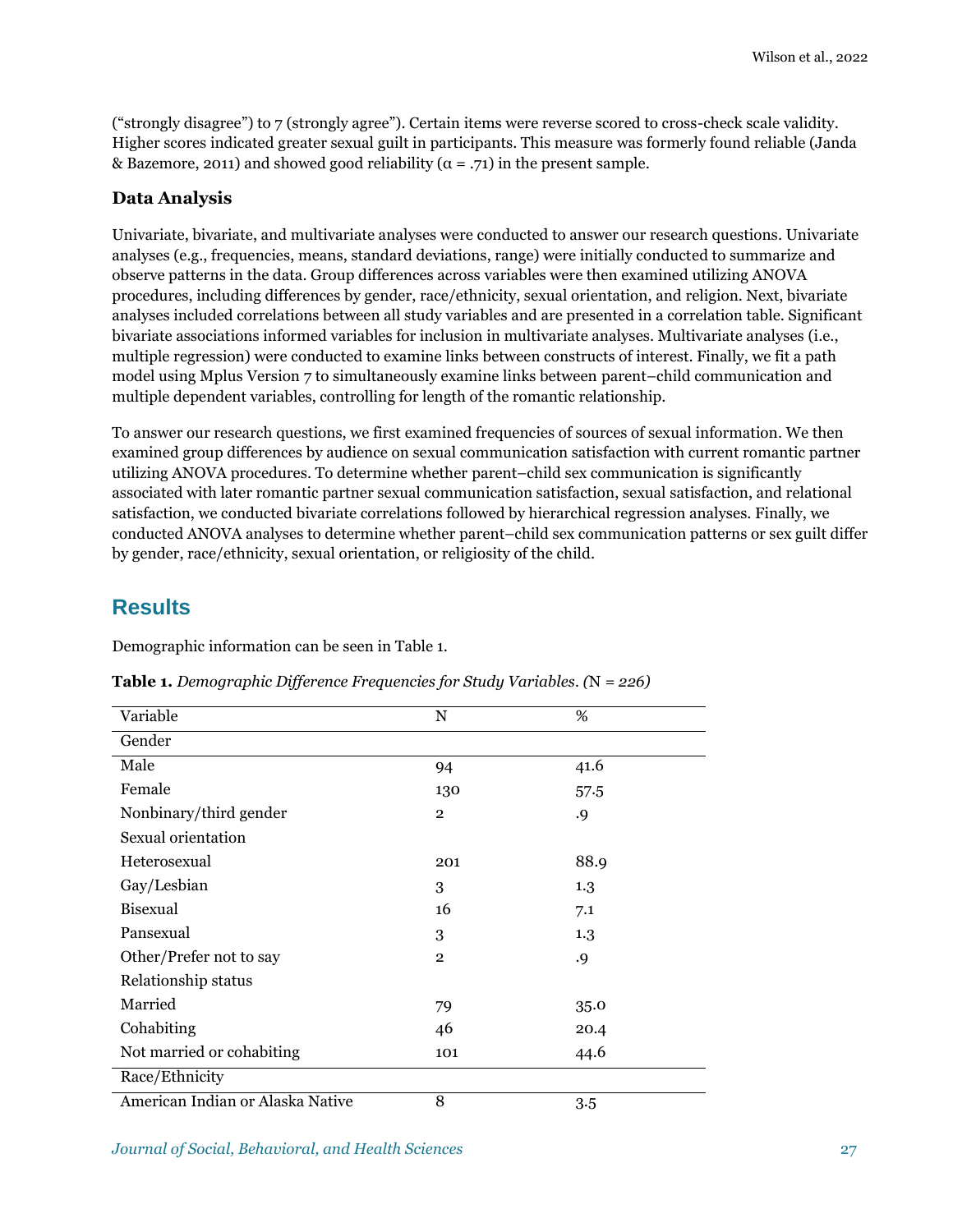| Asian                                     | 14              | 6.2  |
|-------------------------------------------|-----------------|------|
| Black or African American                 | 18              | 8.0  |
| Hispanic or Latino                        | 17              | 7.5  |
| Native Hawaiian or Other Pacific Islander | $\overline{4}$  | 1.8  |
| White                                     | 16 <sub>5</sub> | 73.0 |
| Religiosity                               |                 |      |
| Strongly disagree                         | 30              | 13.3 |
| Disagree                                  | 31              | 13.7 |
| Neither agree nor disagree                | 57              | 25.2 |
| Agree                                     | 61              | 27.0 |
| Strongly agree                            | 45              | 19.9 |

To answer our first research question, we examined responses regarding the source from which participants received the majority of their current sexual knowledge. The most frequently cited source was participants' romantic partners (27.9%) followed by friends (25.7%), online searches (17.3%), talking with a parent (11.1%), school-based curriculum (8.4%), TV/movies/entertainment (6.6%), other (2.7%), and finally church/religion (.4%). Next, to examine whether these sources were associated with sexual communication satisfaction with current partner, we conducted one-way ANOVAS for sexual communication satisfaction by source of sexual knowledge. Resulting means showed no significant differences on sexual communication satisfaction by group, suggesting unexpectedly that, in this sample, source of sexual knowledge showed no impact on sexual communication satisfaction.

Next, to answer our second research question, we conducted additional ANOVA analyses to identify group differences in parent–child communication quality and sex guilt. Parent–child communication scores showed means of 52.5 for males, 50.3 for females, and 64.5 for non-binary/third gender, revealing a higher mean for non-binary/third gender; however, none of these differences were significant in this sample, and the very small sample size of the non-binary/third gender group should be considered. Additionally, ANOVA results revealed no significant group differences in parent–child communication quality by race/ethnicity, sexual orientation, or religiosity.

When examining differences in sex guilt by groups of religiosity, we found a statistically significant difference between groups as determined by one-way ANOVA (F(4,205) = 3.248, *p* = .013). Tukey's post-hoc analyses revealed that those who considered religion a significant part of their upbringing (*M* = 3.67) were significantly more likely than those who did not at all consider religion a factor in their upbringing (*M* = 3.08) to experience higher levels of sex guilt (*p* = .04).

One-way ANOVA analyses also produced a significant difference in sex guilt by gender ( $F(2,209) = 12.43$ ;  $p <$ .001), with Tukey's post-hoc probing unexpectedly revealing that males (*M* =3.70) showed higher levels of sex guilt than females ( $M = 3.16$ ). Because only two people reported a third/nonbinary gender, significant differences could not be identified between this group and other groups. No significant differences were found in sex guilt means by either race/ethnicity or sexual orientation.

To answer our final research question regarding potential links between parent–child sex communication and later romantic partner sexual communication satisfaction, sexual satisfaction, relational satisfaction, and sexual guilt, we first examined descriptive statistics and correlational analyses (see Table 2). Parent–child communication quality was significantly and positively correlated with sexual satisfaction (*r* = .15, *p* < .05) and sex guilt (*r* = .19, *p* < .01).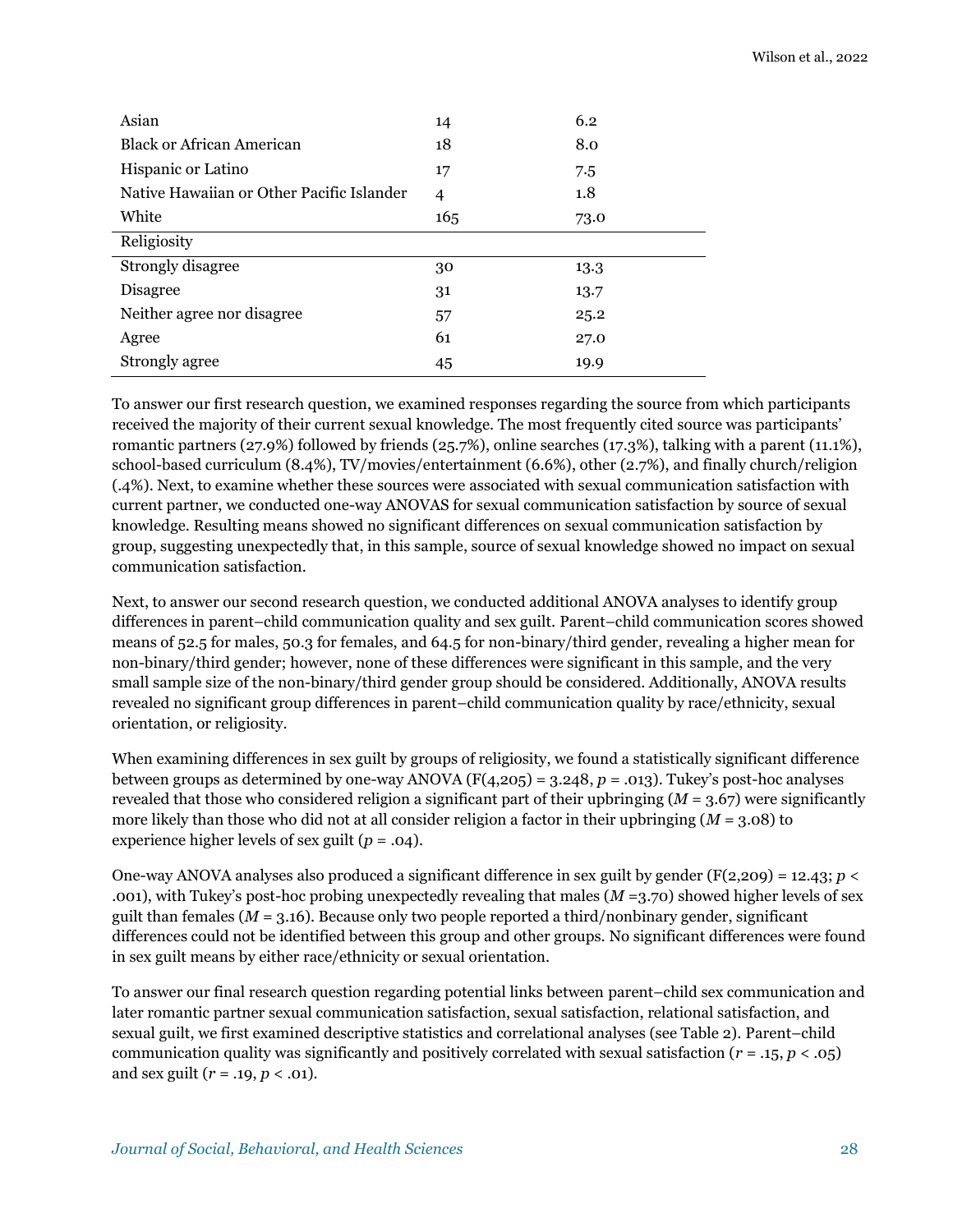| Variables                            | 1.        | 2.        | 3.        | 4.       | 5.       | 6.        | 7.            |
|--------------------------------------|-----------|-----------|-----------|----------|----------|-----------|---------------|
| Age                                  | -         |           |           |          |          |           |               |
| Relationship length                  | $.14*$    |           |           |          |          |           |               |
| Sexual communication<br>satisfaction | $-.10$    | .10       |           |          |          |           |               |
| Relational satisfaction              | $-.07$    | $.25***$  | $.69***$  |          |          |           |               |
| Sexual satisfaction                  | $-.04$    | .05       | $.64***$  | $.65***$ |          |           |               |
| Parent-Child<br>communication        | .11       | $-.18**$  | .09       | $-.03$   | $.15^*$  |           |               |
| Sex guilt                            | $-33***$  | $-.07$    | $-.39***$ | $-32**$  | $-.20**$ | $.19***$  |               |
| М                                    | 23.49     | 20.01     | 78.46     | 19.47    | 45.63    | 51.43     | 3.39          |
| <b>SD</b>                            | 3.37      | 23.69     | 10.95     | 4.35     | 8.28     | 12.62     | 0.85          |
| Range                                | $18 - 30$ | $1 - 120$ | 42-102    | $7 - 25$ | 18-60    | $22 - 89$ | $1.20 - 5.60$ |

**Table 2.** *Descriptive Statistics and Intercorrelations for Study Variables. (*N *= 226).*

**Note***. M = Mean; SD = Standard Deviation*

*†p < .10; \*p < .05; \*\*p < .01.*

We next conducted regression analyses, controlling for length of romantic relationship, to investigate relationships among the variables of interest. Results revealed that greater parent–child communication about sex during adolescence and childhood was significantly positively associated with greater sexual satisfaction with a partner in young adulthood  $(\beta = .11, p < .05)$  and somewhat unexpectedly, was significantly, positively associated with greater sex guilt in young adulthood, controlling for length of the relationship ( $\beta$  = .01, *p* <.05; see Table 3). Regressions revealed no significant links between parent–child communication about sex and romantic partner communication satisfaction, nor with overall romantic relationship satisfaction.

**Table 3.** *Summary of Regression Analyses Linking Parent–Child Communication About Sex With Romantic Partner Communication Satisfaction, Overall Relationship Satisfaction, Sexual Satisfaction, and Sexual Guilt in Young Adulthood, Controlling for Romantic Relationship Length (*N*= 233)* 

|                          | Comm Satisfaction |      | Rel Satisfaction |      | Sexual Satisfaction |         | Sexual Guilt |         |
|--------------------------|-------------------|------|------------------|------|---------------------|---------|--------------|---------|
| Variable                 | B                 | SE B | B                | SE B | B                   | SE B    | B            | SE B    |
| Constant                 | 72.48             | 3.43 | 18.09            | 1.32 | 39.32               | 2.57    | 2.79         | .27     |
| Rel length               | .06 <sup>†</sup>  | .03  | .05              | .01  | .04                 | .03     | $-.00$       | .00     |
| Parent-Child<br>sex comm | .10               | .06  | .01              | .02  | $.11*$              | .05     | $.01*$       | .01     |
| R <sub>2</sub>           |                   | .023 |                  | .08  |                     | $.03*$  |              | $.04*$  |
| F change in R2           |                   | 2.46 |                  | .11  |                     | $5.60*$ |              | $6.51*$ |

*Note. Comm = Communication; Rel = Relationship*

*B = Unstandardized Coefficient; SE B = Standard error of the unstandardized beta coefficient.* 

*Romantic relationship length is in months.* 

*†p < .10; \*p < .05*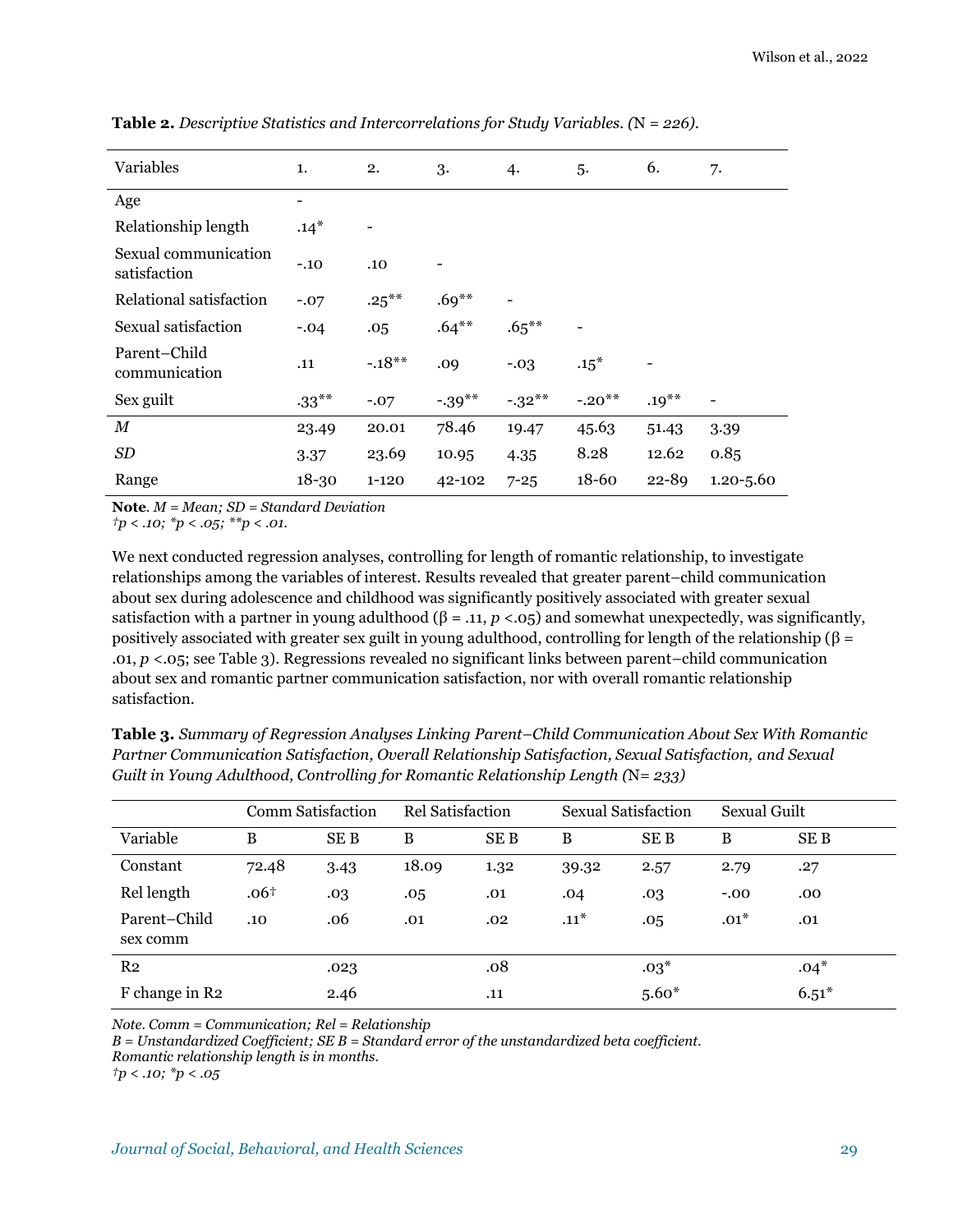To further examine potential links among our constructs of interest, we fit a path model to simultaneously examine links between parent–child communication and our multiple dependent variables, controlling for length of the romantic relationship. Data were analyzed using Mplus Version 7, and missing data were handled using full information maximum likelihood (FIML). All constructs were allowed to covary with one another, as were residuals of the dependent variables. Goodness of fit was evaluated using the chi-squared statistic, the comparative fit index (Bentler, 1990), the root mean square error of approximation (Bentler, 1995), and the standardized root mean square residual (Hu & Bentler, 1999). Figure 1 shows the fully saturated model (i.e., a perfectly fitting model with zero degrees of freedom; Cook & Kenny, 2005) and reveals significant links among constructs of interest. Parent–child sex communication was significantly positively linked with later reports of sexual communication satisfaction between partners (β = .18, *p*<.01) and sexual satisfaction ( $\beta = .18, p < .01$ ), controlling for all other pathways and for relationship length. The model did not reveal significant links between parent–child sex communication and relationship satisfaction or sex guilt.

### **Discussion**

Previous research indicates that quality sexual communication is an important contributor to young adults' relationships and sexual satisfaction (Landor & Winter, 2019) and that such communication is often deficient in young relationships (Faulkner & Lannutti, 2010). Additionally, experiencing high amounts of sex guilt, which may be learned or exacerbated by parental messages and cultural upbringing (Ballard & Senn, 2019; Lim, 2019), and may play a role in inhibiting sexual communication and limiting sexual and relational satisfaction (Day, 2019). Indeed, according to symbolic interaction theory, interactions with others, including romantic partners, friends, and parents, play a heavy role in shaping and reinforcing meaning (Yeager, 2016), suggesting that negative or inhibited attitudes about sex from parents could influence later perception of sex, as well as the ability to communicate effectively about sexual topics. Thus, understanding the link between parental messages and attitudes about sex and young adult sexual communication patterns marks an important area for study.

We discovered several significant associations in this study, including a positive link between open parent– child communication about sex and satisfaction with sexual communication in current romantic relationships. This discovery carries implications for increasing relational health of current and future generations through targeting the way parents discuss sexual matters with their children and adolescents. Additionally, we found a positive association between the parent–child communication quality participants reported receiving as children/adolescents and current sexual satisfaction. Results also revealed an unexpected significant association between parent–child communication quality and sex guilt in the correlational and regression analyses, but this connection was no longer present when other variables were introduced to the model, suggesting that the variability in the link may have been attributed to other variables. Finally, group differences revealed that participants who were male and those reporting higher importance of religion in their upbringing scored higher on the sex guilt measure.

### **Integration Into the Current Literature**

**The Importance of Parent–Child Sexual Communication for Later Romantic Relationships** Based on our results, it seems that when parents talk openly with their children about sexual topics, these children later report enjoying more satisfying sexual communication with their romantic partners. Additionally, participants who reported perceptions of open and frequent communication patterns about sex during their childhood and/or adolescence reported higher sexual satisfaction in their current committed relationship. Although results from our correlation and regression analyses indicated that open discussion between parents and children about sex was linked with greater sex guilt in those children as adults, the more conservative findings from the path model found no such link.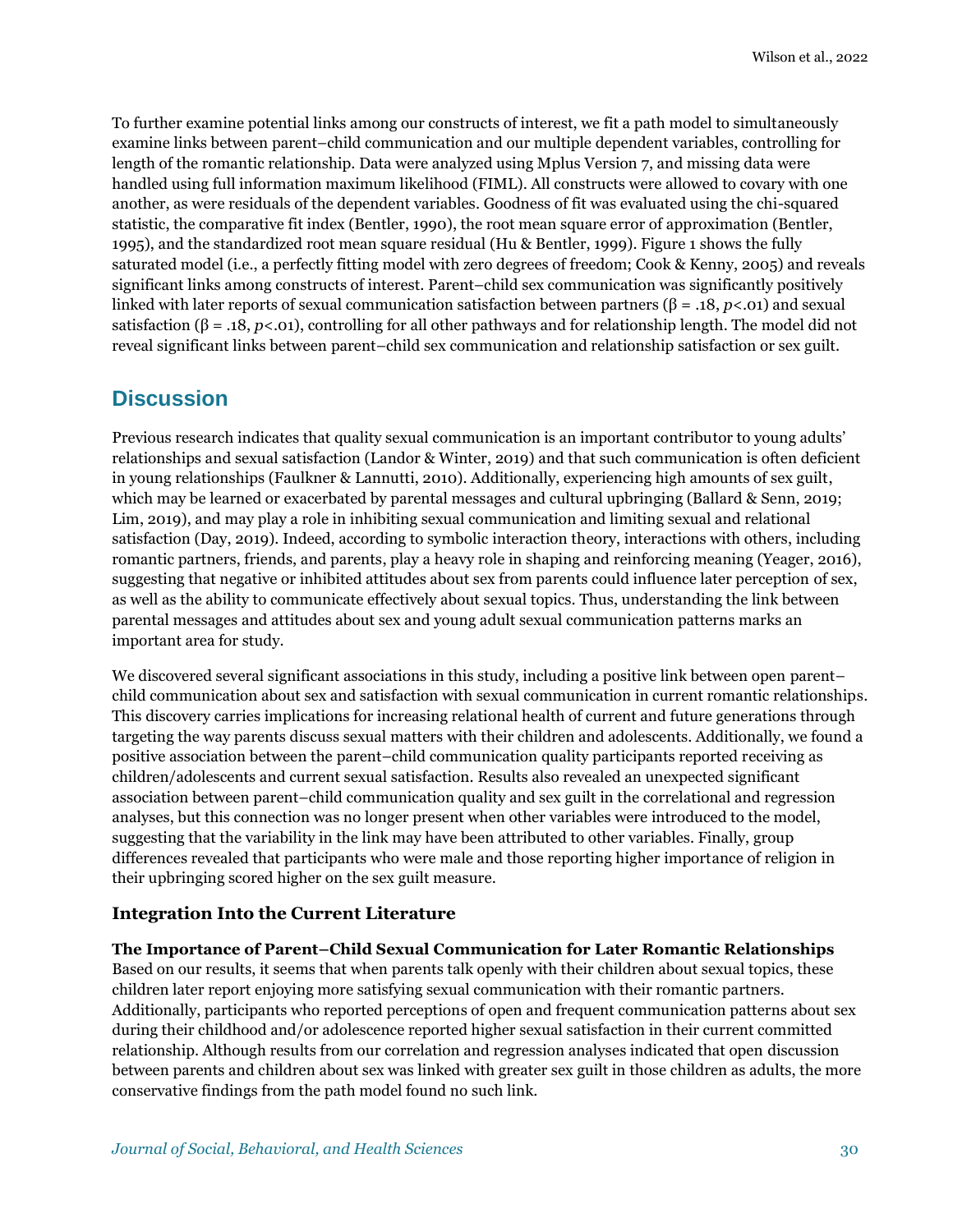Meaningful communication about sexual topics between young adult romantic partners marks a vital sign of relational thriving, particularly among an age group wherein relational behavior lays a cornerstone for future patterns (Alvarez et al., 2014; Landor & Winter, 2019). The association found in this study implies the heavy role early experiences may play on certain relational behaviors, such as open communication about sexual issues. Taken from a symbolic interaction theoretical view, we may reason that early sexual symbols that are positive and open in nature create meaning with reduced shame attached, allowing for increased vulnerability and risk-taking with partners in disclosing sexual needs, issues, or preferences (Scheff, 2003; Yeager, 2016). Indeed, consistent with previous studies, it may be that open parental communication reduces potential barriers such as shame, stigma, or silence and instead increases feelings of confidence, competence, or security regarding sexual topics, thus facilitating open discussion with one's partner (Goldfarb et al., 2018; Wilson et al., 2010).

We also found a positive link between early parent–child communication quality about sex and current sexual satisfaction with one's partner. This finding aligns well with the aforementioned, in that satisfaction with sexual communication has often been linked to sexual satisfaction (Timm & Keiley, 2011), and offers further positive ramifications. Because young adulthood marks a crucial time for laying a strong foundation for a lifelong relationship trajectory, satisfying sexual experiences with committed romantic partners are important to strengthening relationships, increasing quality of life, and bettering young adults' likelihood of communicating openly with partners about sex, thereby furthering the positive cycle of increased satisfaction (Jones, 2016; Landor & Winter, 2019; Powers, 2017).

Various explanations for this association may exist. Open and positive communication about sex from parents is believed to have a significant impact on children's perceptions and comfort regarding sexual topics (Pariera & Brody, 2017). Indeed, a former study found that positive messages about sex from parents resulted in a higher likelihood of enjoying first sexual intercourse (Pariera & Brody, 2017). Learned positive symbols associated with sex may reduce anxiety or shame while participating in sexual acts, thereby increasing sexual satisfaction in general (Ballard & Senn, 2019; Scheff, 2003). This provides compelling support for the idea that those who internalize more positive messages about sexuality from a younger age may continue to enjoy more satisfying sexual experiences during adulthood.

Additionally, there is evidence from previous research that positive and open communication about sexual topics between parents and children is associated with lower levels of sexual activity during adolescence and less risky sexual behavior overall (Rogers et al., 2015). It may be that young adults who have engaged in less risky behavior experience fewer negative consequences that may impede satisfaction (such as STIs, previous traumatic abortions, etc.) and thus may more easily enjoy greater satisfaction in sexual experiences. In short, these findings point to the importance of parent–child communication in influencing important aspects of young people's sexual lives. By increasing openness and quality of sexual communication with their children, parents can seemingly make a significant impact on the way their children are able to experience satisfying intimate experiences with romantic partners later, almost surely contributing positively to their development and well-being. In a culture where sexual shame and stigmas are so prevalent, these findings have significant implications for buffering shameful messages and promoting sexual and relational health in current and future generations.

#### **Source of Sexual Knowledge**

We sought to discover whether an association existed between participants' source of sexual knowledge and their current satisfaction with sexual communication. Our results revealed no significant group differences in participants' satisfaction with their sexual communication between groups of reported sexual knowledge source. Perhaps participants misinterpreted the meaning of "current sexual knowledge" and rated the most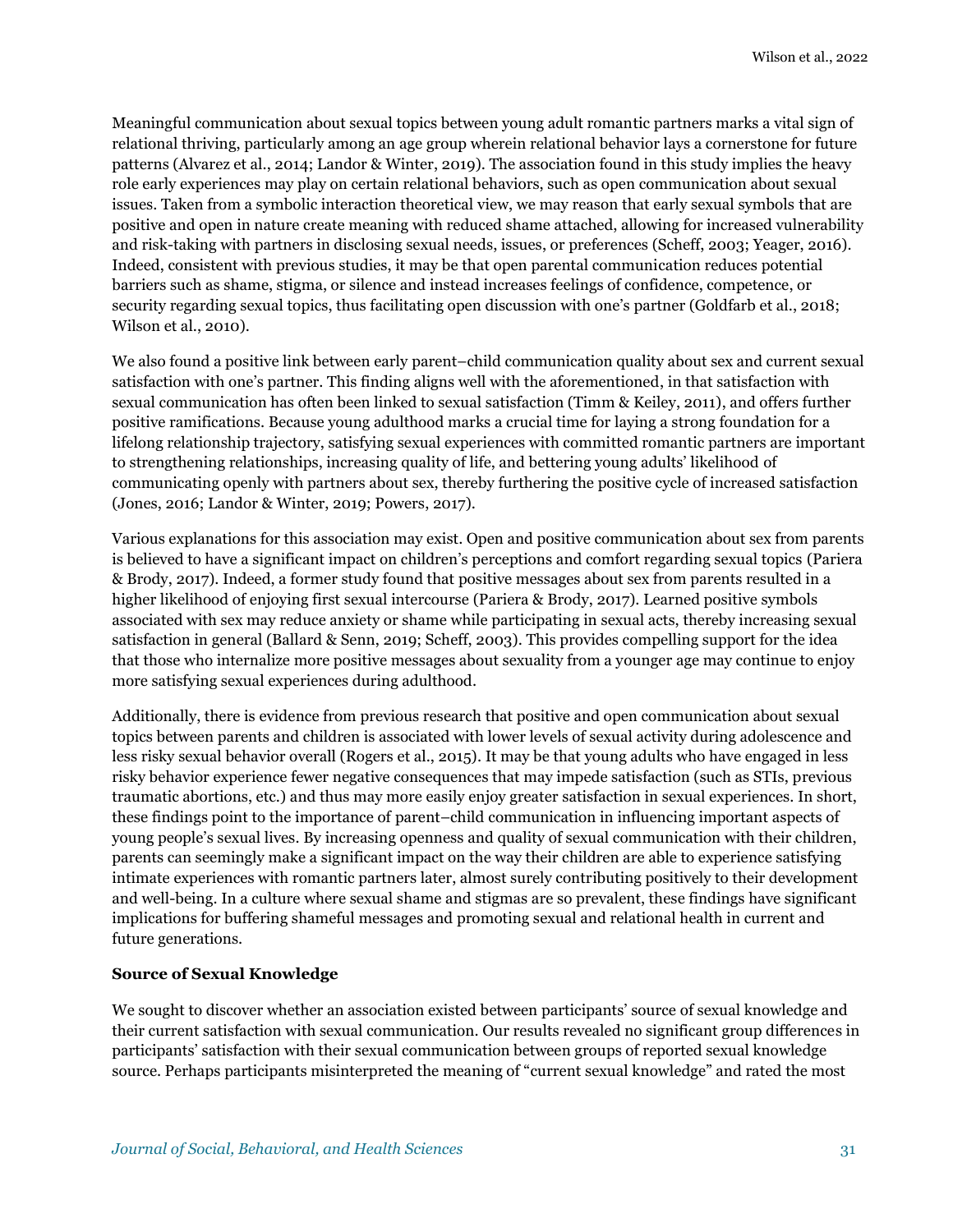recent source rather than the most important source of cumulative knowledge. However, it was notable that young adults reported receiving their sexual knowledge predominantly from romantic partners and friends.

Although only 17% of our sample did so, we initially hypothesized that young adults would turn most frequently to online sources for sexual knowledge due to trends of cultural shame surrounding sexual topics and online access among this age group (Burkett, 2015). Previous researchers report that many young people receive most of their sexual knowledge from friends and media sources (Lagus et al., 2011). In a previous study by Rothman et al. (2021), young adult participants reported online pornography as the most cited source of sexual knowledge, while adolescent participants in the same study reported parents and friends as the predominant source. Such varied results warrant further exploration. It is unclear whether our results suggest that new trends are moving young people away from online sources and toward relational sources of sexual knowledge or whether some other factor may be at play. Future research may shed further light on this finding and its consequences.

In another interesting result in this study participants reported turning to friends for sexual information nearly as frequently as romantic partners. This trend may point to greater than realized tendencies of young people to seek sexual knowledge from peers and partners, which may be as pivotal as discussion with parents. Future work should consider the ramifications of receiving sexual knowledge from platonic friends versus romantic partners. Previous studies reveal college students reporting friends as their main source of sexual knowledge and even preferring to discuss sexual matters with friends over partners (McManus & Lucas, 2018). McManus and Lucas (2018) found that college-aged students who discussed sexual matters with friends perceived greater support when doing so with goals to improve their relationships and knowledge. This may indicate that one's intent when turning to friends for sex-related support may predict whether the effects will be beneficial or not. More research is needed to understand such implications.

#### **Group Differences in Sex Guilt**

Because both symbolic interaction theory and Arnett's broad and narrow theory of socialization suggest social and environmental contributors to meaning (Arnett, 1995; Yeager, 2016), we expected to discover some difference in participants' level of sex guilt according to family of origin environment and social locations. As expected, we found that those who reported growing up in more religious settings reported significantly higher levels of sex guilt than those who reported religion playing an insignificant role in their upbringing. There may be several explanations contributing to this finding. First, many religions teach the sinful nature of sex (particularly unmarried sex) and thus those brought up in religious environments may well have internalized that sexual thoughts, behaviors, and desires are inappropriate or sinful, increasing guilt surrounding such acts (Day, 2019; Hackathorn et al., 2016; Leonhardt et al., 2020). Alternatively, participants who consider religion an important factor in their lives may attach a specific meaning to sex, i.e., as something precious, godly, or sacred, and thus experience higher levels of guilt when varying from internalized norms or values. Finally, the Revised Mosher Sex Guilt Inventory used to measure sex guilt in this study includes questions such as "sex relations before marriage should not be recommended" and "sex relations before marriage help people adjust" (Janda & Bazemore, 2011), items which may also measure values about premarital sex connected to religious beliefs and thus may make it more likely that highly religious people score higher on this scale simply by nature of values held. Further research on this connection may help to identify the mechanism by which religiosity increases tendencies to experience sex guilt, as well as the impact of religiosity on sexual communication and sexual satisfaction with partners.

An unexpected finding in our study showed males reporting higher sex guilt scores than females, contrary to our hypothesis and previous findings. This result was surprising given what has been reported in the literature about male and female socialization regarding sexuality (Goldfarb et al., 2018). While researchers have often tied women to sexual shame (Jones, 2016), this finding may be supported by several explanations. Researchers have found differences in the way sexual guilt and shame are often experienced between men and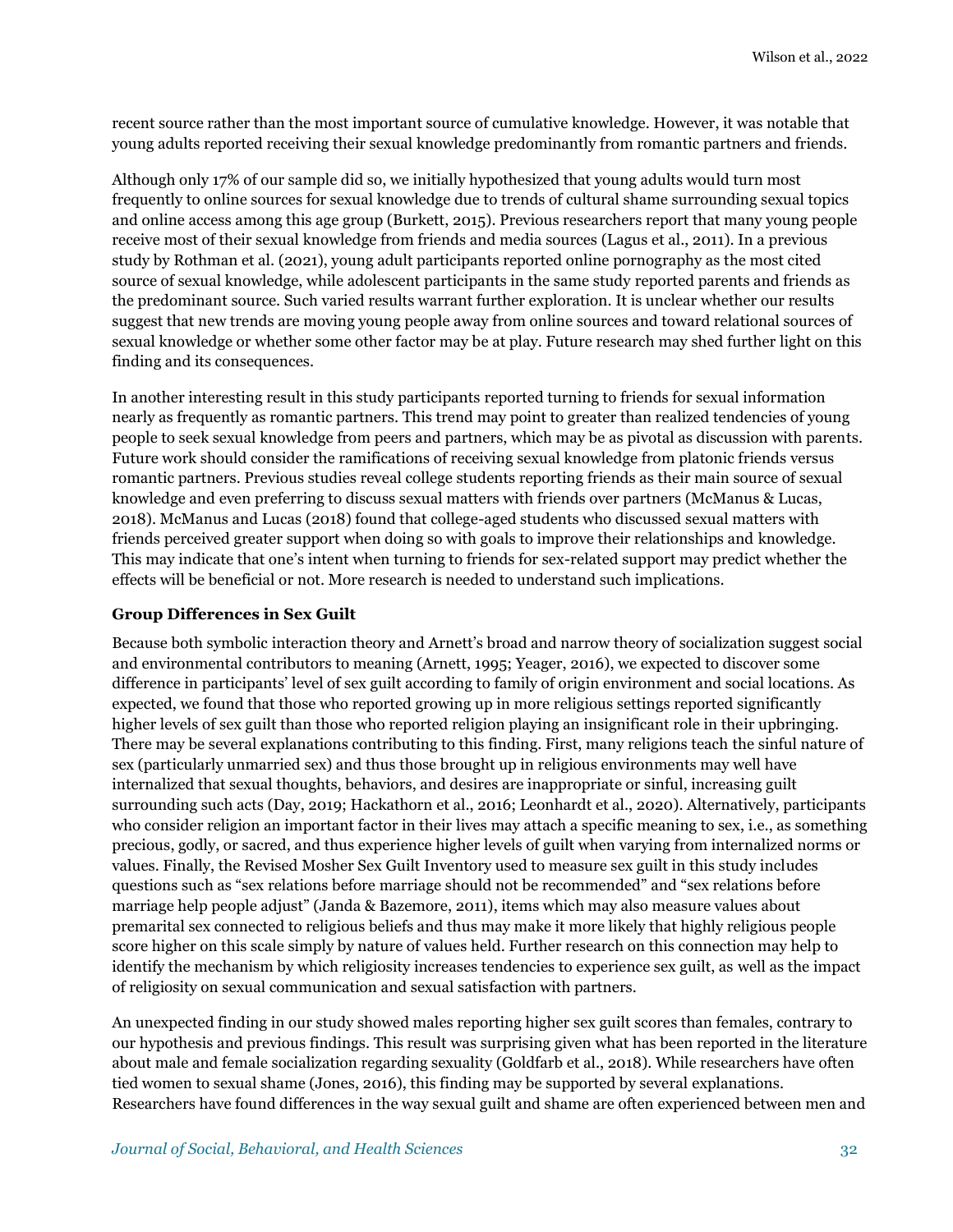women, finding that men tend to attach such shame to repressed emotional expression, pressure to perform, and fear of failure, while women may suffer from pressure to achieve socialized standards of beauty as well as effects of oppression, objectification, and abuse (Day, 2019). It may be that in this study, sex guilt items measured more of the former manifestations of sex guilt, as questions did include some action- and performance-based items such as those regarding masturbation and "unusual" (as defined by the measure) sex practices. Indeed, some previous research does indicate that males' and females' attitudes towards masturbation and premarital sex tend to differ (Totonchi, 2015), and thus a closer look at such differences may help shed light on this finding.

#### **Limitations**

Although this study makes a meaningful contribution to what is known regarding parent–child sexual communication and adult romantic relationship functioning, several study limitations warrant attention. First, the sample was not as diverse as originally intended. The sample was predominantly heterosexual and white and may not be representative of the diverse population from which it was drawn. Consequently, caution should be used when generalizing these findings to all young adults. Furthermore, participants were recruited through social media, meaning that those who were exposed to the study tended to be connected to one another and thus may hail from similar groups, areas, religious organizations, etc. To correct both limitations in future studies, random sampling is encouraged. Finally, caution should be used while interpreting results as all were within one standard deviation of the mean. Future analysis with a larger sample size may clarify relationships and provide stronger results, as well as increase accurate representation of the young adult population.

All measures were self-report and relied on perception. In particular, the measure of childhood parent–child sex communication was retrospective and potentially subject to recall bias. It may be that retrospective perceptions of parent–child sexual communication were influenced by current comfort with sexual communication, rather than the other way around. For example, young adults who feel greater comfort communicating sexually may be more likely to reflect positively on parenting practices, while those with poor communication may feel inclined to place blame on parents. It may be more beneficial to measure sexual communication quality from parents to adolescents as reported in real time and observe long-term impacts on sexual communication and satisfaction using a longitudinal design. Additionally, measuring sexual communication from both adolescents and parents may strengthen accuracy of measurement and shed light on any perceived discrepancies between the two, illuminating the most appropriate path for intervention.

It is important to note that adolescents receive information about sex from many sources, as supported by frequency analyses in this study. It is therefore impossible to fully disentangle effects from each of these sources from one another, and thus connections between parent–child sex communication and romantic partner sexual communication satisfaction and sexual satisfaction should be viewed with caution and the understanding that other variables may play a role in the relationship.

Finally, upon further analyzing our measure of sex guilt, we noted that although this measure has been previously validated and used to measure the sex guilt construct, some items seemed to better capture specific sexual values rather than the construct of guilt sought to measure. Because the original version of this scale was developed over 50 years ago (Janda & Bazemore, 2011), it may be that the idea of sex guilt has evolved and no longer represents what it was once thought to capture. Moreover, while our measures did capture important variables, numerous constructs were not measured that may have strengthened the study. Because previous research indicates that parent–child closeness influences openness about sexual topics (Holman & Kellas, 2015), it may be worthwhile to observe relationships between parent–child relationship quality and other variables examined in this study to identify new directions for intervention. Additionally, communication style and parenting practices may also merit future inclusion.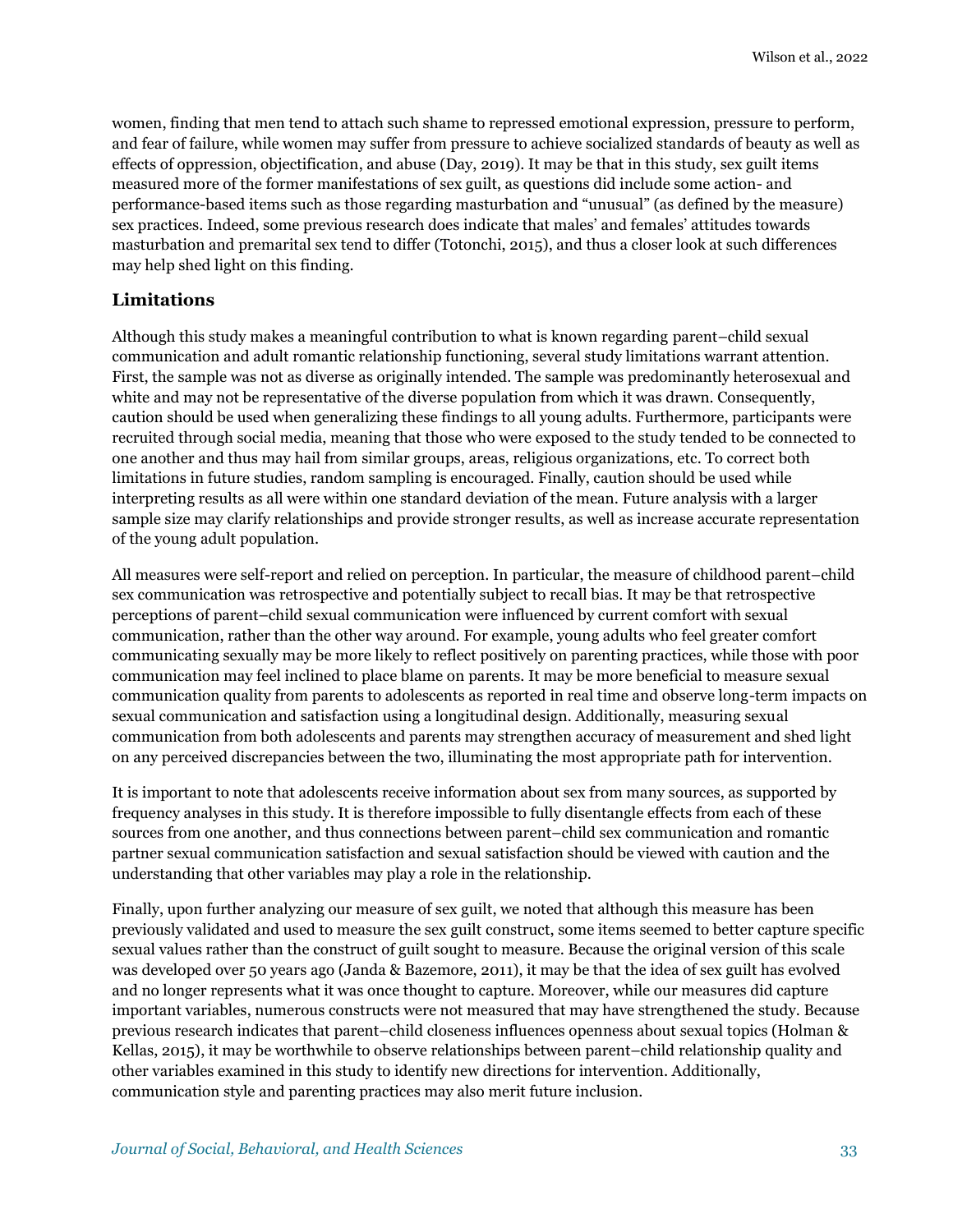### **Implications for Theory and Practice**

The association between reported parent–child sex communication quality and current sexual communication satisfaction in young adult relationships holds implications for parents, educators, and clinicians alike. Targeting the way parents communicate with their children about sexual topics may mark an important area for intervention to increase quality of children's future relationships. Clinicians and educators may work to help parents overcome common obstacles such as feelings of incompetence and lack of modeling (Abrego, 2011; Wilson et al., 2010) by educating parents and children together, thereby bringing sexual topics into the open and lessening shame. Furthermore, educating parents about positive consequences of open sexual discussion (including those named in the present study) may help to reduce hesitation based on fears of encouraging risky sexual behavior in their children (Wilson et al., 2010).

Several strategies and interventions have found success in increasing parental openness about sexual topics. Parents have reported that increasing their own knowledge on sexual topics and creating opportunities to start sexual conversations (i.e., using movies, television, asking about their children's sexual education classes, etc.) was helpful in overcoming common barriers to sex-related discussion with children (Meyer, 2014; Wilson et al., 2010). Meyer (2014) sent educational text messages about sex to 51 pairs of Latinx and Black mothers and their adolescent children at least once per week for six months, after which adolescents and mothers reported higher rates of sexual communication and more topics discussed. The Families Matter! Program offered curriculum-based interventions to caregivers of 9–12-year-old youth in Tanzania, which resulted in increased parent–child sex education discussions and improved responsiveness about these topics in parents (Kamala et al., 2017). Such findings indicate existing support for the effectiveness of educational interventions among parents and children.

Despite these benefits, many programs seem to be focused on decreasing teen pregnancy, STIs, and other sexual health risks for adolescents (Kamala, 2017; Newby et al., 2011; Sutton et al., 2014). While some may include aspects of promoting positive sexual health in their programs (Crocker et al., 2019), very few appear to have the motive of increasing quality of sexual satisfaction, communication, or relational health of adolescents as they emerge into young adulthood. The association between parent–child communication and later sexual satisfaction points to the importance of implementing programs and interventions that focus not only on educational material for physical benefits, but that also include emotional, relational, and attitudinal aspects to improve quality of sexual and relational lives long-term. Because adolescents themselves have reported desiring more guidance from parents in navigating relational and emotional areas of sexuality and relationships (Goldfarb et al., 2018), it is likely that such changes would be well received and that many significant benefits would ensue from helping parents employ consistent, meaningful discussion on the positive aspects of sexuality.

Findings surrounding differences in reported sex guilt levels by gender and religiosity may reveal interesting implications for researchers and clinicians alike. Previous research has mainly focused on effects of sex guilt on women, including findings that women high in sex guilt tend to engage in less sexual intercourse, masturbation, and pornography consumption and show a lower likelihood of using contraceptives and/or visiting a gynecologist (Lanciano et al., 2016; Totonchi, 2015). Less research exists regarding the effects of high sex guilt on men, and the present study marks a need for increased investigation of causes and impacts of sexual guilt in males to view whether similar effects may exist as well as potential interventions.

# **Conclusion**

Healthy sexual communication between partners is critical to young adult romantic relationship development and satisfaction and therefore warrants further attention from researchers and clinicians. Positive and clear messages from parents about sexual topics can not only lower sexual risk-taking but may also invite healthy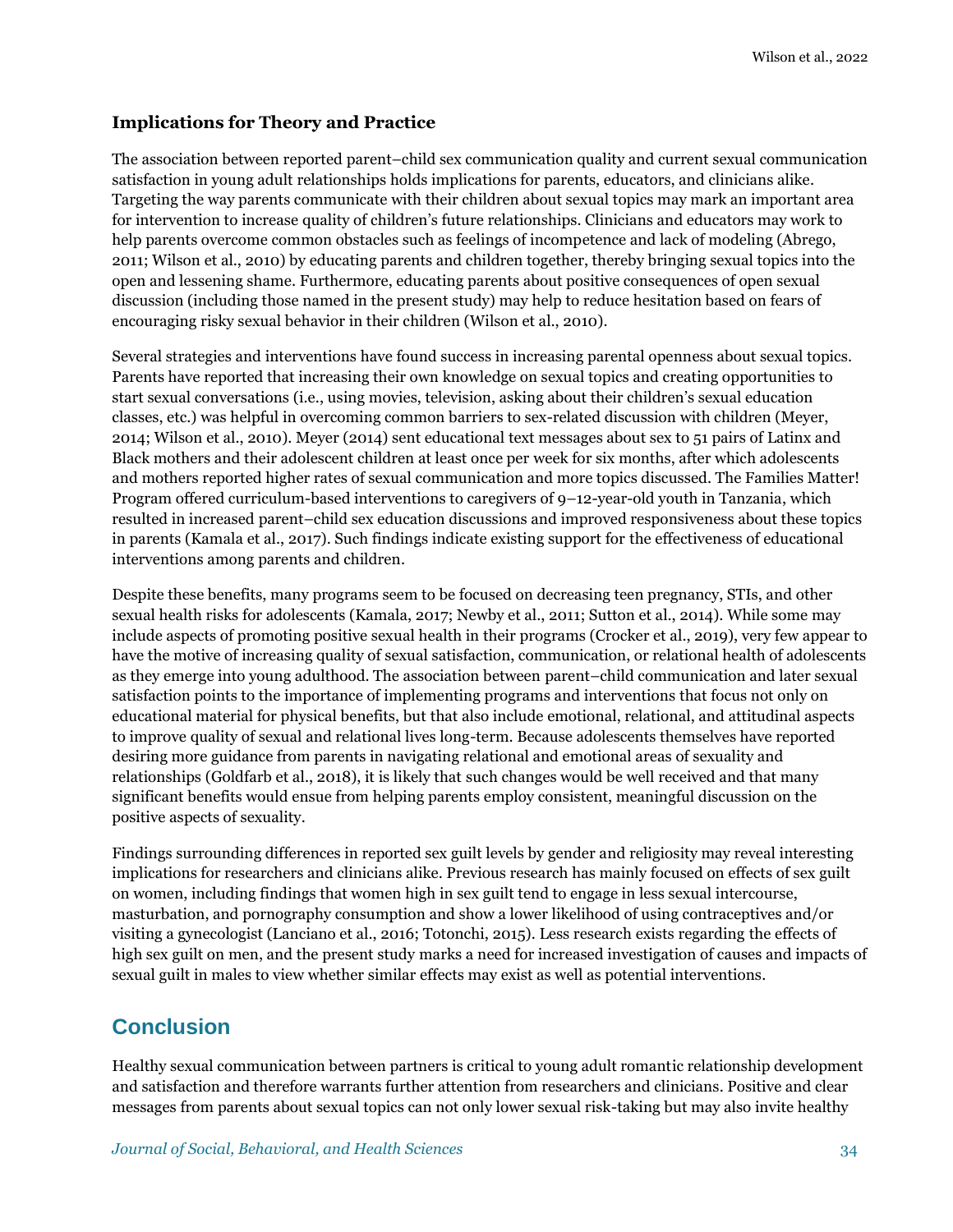communication patterns about sex with romantic partners. Although we must cautiously interpret some results due to potential retrospective bias or potential alternate links, results of this study may reveal important links between parents' ability to speak openly and appropriately with their children about sex and those children enjoying better sexual communication and sexual satisfaction with their adult partners years later. Researchers and clinicians may continue to explore this relationship and encourage more open and positive parent–child conversations about sex through education and programs. Additionally, further research on the impacts of sex guilt in males and religious individuals may help to clarify associations found in this study and prevent negative impacts. What is evident, however, is that early dialogue about sexual topics with parents seems to meaningfully impact individuals and their romantic partners into early adulthood and perhaps beyond.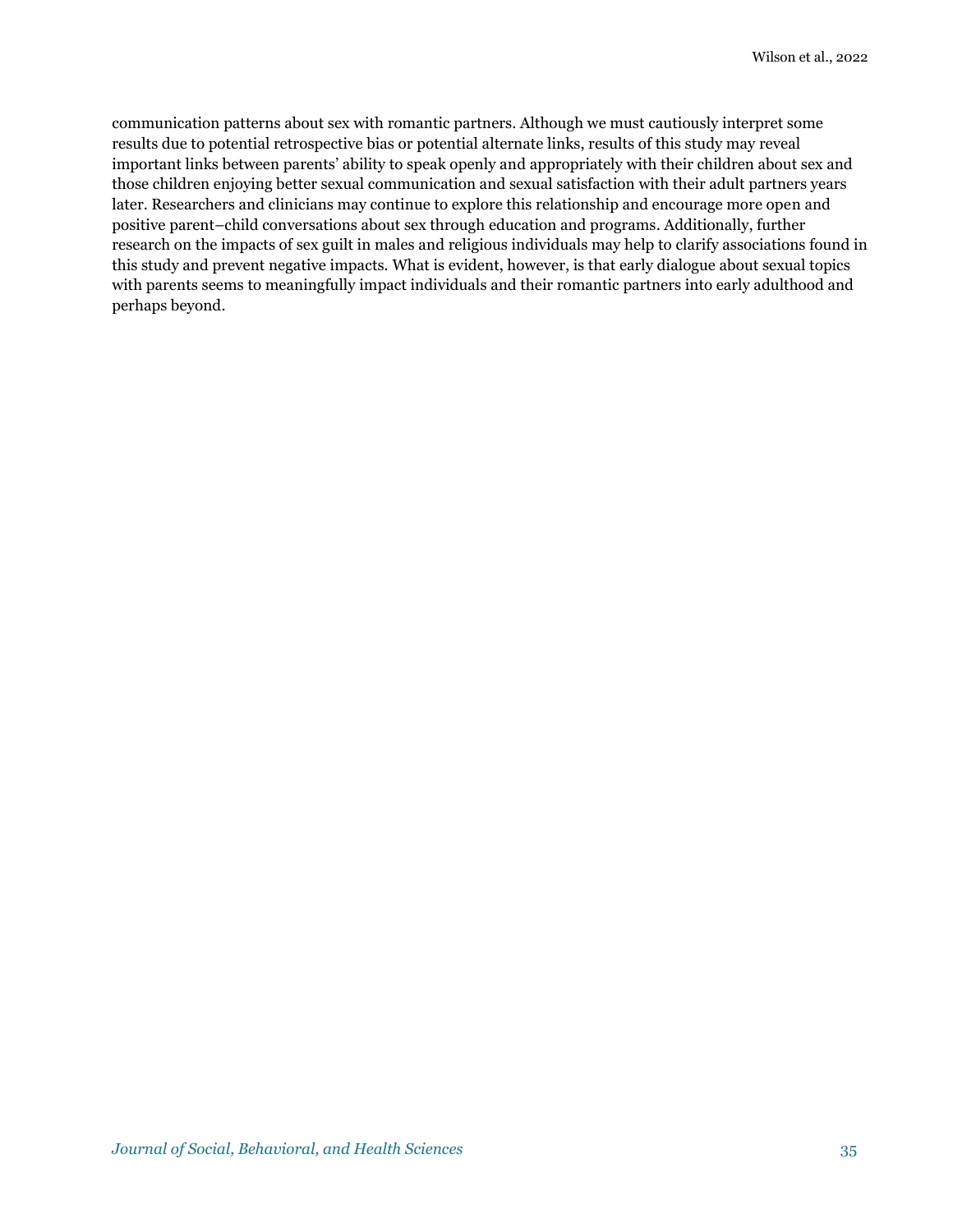### **References**

- Abrego, T. (2011). *Sex talk: Factors that influence parent–child communication about sex* (Publication No. 1508105) [Master's thesis, Eastern Michigan University]. UMI Dissertations Publishing.
- Alvarez, C., Bauermeister, J. A., & Villarruel, A. M. (2014). Sexual communication and sexual behavior among young adult heterosexual Latinos. *JANAC, 25*(6), 577–588. <https://doi.org/10.1016/j.jana.2014.06.005>
- Alvarez, C., & Villarruel, A. (2015). Association of gender norms, relationship and intrapersonal variables, and acculturation with sexual communication among young adult Latinos. *Research in Nursing and Health, 38,* 121–132.<https://doi.org/10.1002/nur.21645>
- Arnett, J. J. (1995). Broad and narrow socialization: The family in the context of a cultural theory. *Journal of Marriage and Family Therapy, 57*(3), 617–628.<https://doi.org/10.2307/353917>
- Arnett, J. J. (2000). Emerging adulthood: A theory of development from the late teens through the twenties. *American Psychologist, 55*(5), 469–480. <https://doi.org/10.1037/0003-066X.55.5.469>
- Ballard, S. M., & Senn, R. S. (2019). The sexual trajectory map: A model for examining sexual identity development. In K. P. Lyness and J. L. Fischer (Eds.), *Gender, sexual identity, and families: The personal is political.* Michigan Publishing.<http://dx.doi.org/10.3998/groves.9453087.0005.001>
- Bentler, P. M. (1990). Comparative fit indexes in structural models. *Psychological Bulletin, 107*(2), 238–246. <http://dx.doi.org/10.1037/0033-2909.107.2.238>
- Bentler, P. M. (1995). *EQS structural equations program manual* [Computer software manual]. Multivariate Software.
- Burkett, M. (2015). Sex(t) talk: A qualitative analysis of young adults' negotiations of the pleasures and perils of sexting. *Sexuality and Culture, 19*(4), 835–863. <https://doi.org/10.1007/s12119-015-9295-0>
- Cook, W., & Kenny, D. (2005). The actor–partner interdependence model: A model of bidirectional effects in developmental studies. *International Journal of Behavioral Development, 29,* 101–109. <http://dx.doi.org/10.1080/01650250444000405>
- Crocker, B. C. S., Pit, S. W., Hansen, V., John-Leader, F., & Wright, M. L. (2019). A positive approach to adolescent sexual health promotion: A qualitative evaluation of key stakeholder perceptions of the Australian Positive Adolescent Sexual Health (PASH) conference. *BMC Public Health, 19*(1), 1–16. <https://doi.org/10.1186/s12889-019-6993-9>
- Day, O. (2019). *Adults that experience sexual shame: Effects on self-esteem and sexual satisfaction* [Thesis, Dublin Business School]. <https://esource.dbs.ie/handle/10788/3889>
- Faulkner, S. L., & Lannutti, P. J. (2010). Examining the content and outcomes of young adults' satisfying and unsatisfying conversations about sex. *Qualitative Health Research, 20*(3), 375–385. <https://doi.org/10.1177/1049732309354274>
- Funk, J. L. & Rogge, R. D. (2007). Testing the ruler with item response theory: Increasing precision of measurement for relationship satisfaction with the Couples Satisfaction Index. *Journal of Family Psychology, 21*, 572–583.<https://doi.org/10.1037/0893-3200.21.4.572>
- Goldfarb, E., Lieberman, L., Kwaitkowski, S., & Santos, P. (2018). Silence and censure: A qualitative analysis of young adults' reflections on communication with parents prior to first sex. *Journal of Family Issues, 39*(1), 28–54[. https://doi.org/10.1177/0192513X15593576](https://doi.org/10.1177/0192513X15593576)
- Hackathorn, J. M., Ashdown, B. K., & Rife, S. C. (2016). The sacred bed: Sex guilt mediates religiosity and satisfaction for unmarried people. *Sexuality & Culture, 20*(1), 153–172. <https://doi.org/10.1007/s12119-015-9315-0>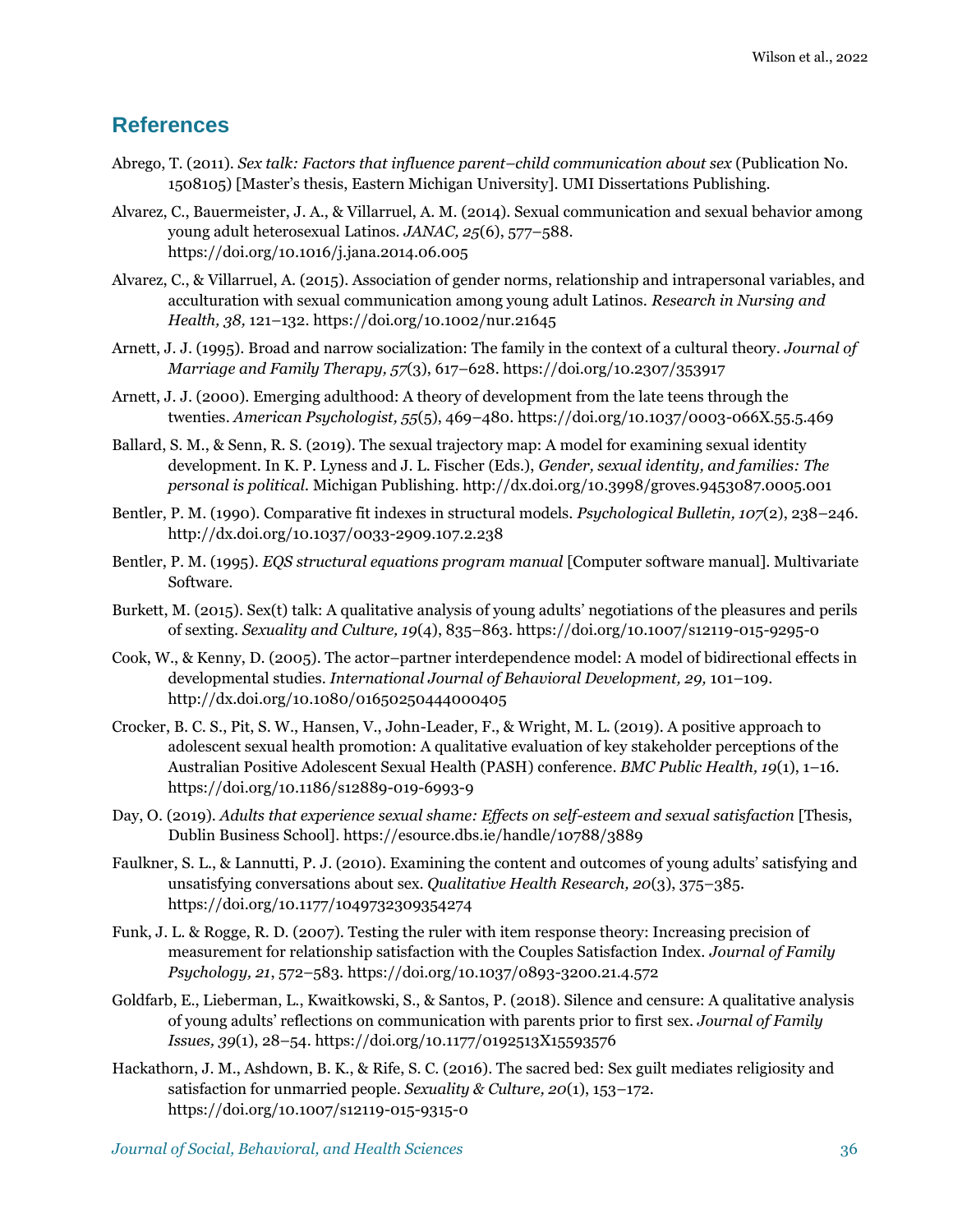- Holman, A., & Kellas, J. K. (2015). High school adolescents' perceptions on parent–child sex talk: How communication, relational, and family factors relate to sexual health. *Southern Communication Journal, 80*(5), 388–403.<https://doi.org/10.1080/1041794X.2015.1081976>
- Hu, L. T., & Bentler, P. M. (1999). Cutoff criteria for fit indexes in covariance structure analysis: Conventional criteria versus new alternatives. *Structural Equation Modeling, 6*(1), 1–55. <http://dx.doi.org/10.1080/10705519909540118>
- Janda, L. H., & Bazemore, S. D. (2011). The revised Mosher sex-guilt scale: Its psychometric properties and a proposed ten-item version. *The Journal of Sex Research, 48*(4), 392–396. <https://doi.org/10.1080/00224499.2010.482216>
- Jones, A. C. (2016*). The role of sexual communication in committed relationships* (Publication No. 10143735) [Master's thesis, Utah State University]. ProQuest.
- Kamala, B. A., Rosencrans, K. D., Shoo, T. A., Al-Alawy, H. Z., & Berrier, F. (2017). Evaluation of the Families Matter! Program in Tanzania: An intervention to promote effective parent–child communication about sex, sexuality, and sexual risk reduction. *AIDS Education and Prevention, 29*(2), 105–120. <https://doi.org/10.1521/aeap.2017.29.2.105>
- Key, H. C. (2016). *The influence of parental and romantic relationships on risk behavior: Parental attachment, adult attachment, sexting, sexual communication, and HIV risk behavior in African-American young adults* (Publication No. 10191471) [Doctoral dissertation, Howard University]. ProQuest.
- Lagus, K. A., Bernat, D. H., Bearinger, L. H., Resnick, M. D., & Eisenberg, M. E. (2011). Parental perspectives on sources of sex information for young people. *Journal of Adolescent Health, 49*(1), 87–89. <https://doi.org/10.1016/j.jadohealth.2010.10.007>
- Lanciano, T., Soleti, E., Guglielmi, F., Mangiulli, I., & Curci, A. (2016) Fifty shades of unsaid: Women's explicit and implicit attitudes toward sexual morality. *Europe's Journal of Psychology, 12*(4), 550–566. <https://doi.org/10.5964/ejop.v12i4.1124>
- Landor, A. M., & Winter, V. R. (2019). Relationship quality and comfort talking about sex as predictors of sexual health among young women. *Journal of Social and Personal Relationships, 36*(11–12), 3934– 3959. [https://doi.org/10.1177/0265407519842337](https://doi.org/10.1177%2F0265407519842337)
- Lee, T. K., Wickrama, K. A. S., O'Neal, C. W., & Prado, G. (2018). Identifying diverse life transition patterns from adolescence to young adulthood: The influence of early socioeconomic context. *Social Science Research, 70,* 212–228[. https://doi.org/10.1016/j.ssresearch.2017.12.001](https://doi.org/10.1016/j.ssresearch.2017.12.001)
- Leonhardt, N. D., Busby, D. M., & Willoughby, B. J. (2020). Sex guilt or sanctification? The indirect role of religiosity on sexual satisfaction. *Psychology of Religion and Spirituality, 12*(2), 213–222. <http://dx.doi.org/10.1037/rel0000245>
- Lim, J. S. (2019). *Developing the refined sexual shame inventory: Validation study of the Kyle Inventory of Sexual Shame.* [Doctoral dissertation, Liberty University].
- Mallory, A. B., Stanton, A. M., & Handy, A. B. (2019). Couples' sexual communication and dimensions function: A meta-analysis. *The Journal of Sex Research,* 1–17. <https://doi.org/10.1080/00224499.2019.1568375>
- McManus, T. G. & Lucas, A. A. (2018). Received support from friends about sex-related concerns: A multiple goals perspective. *Communications Reports, 31*(3), 143–158. <https://doi.org/10.1080/08934215.2018.1464199>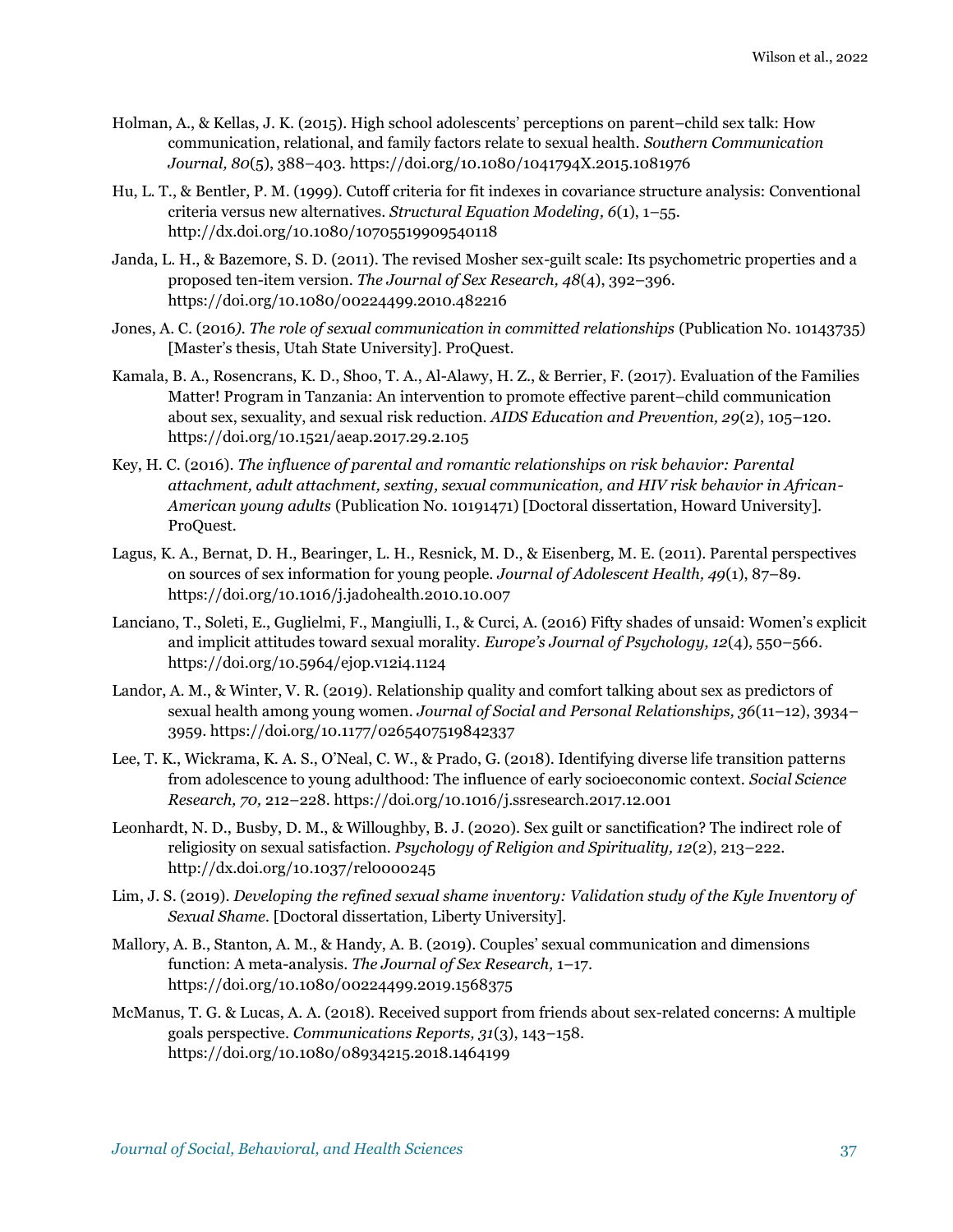- Meier, A., & Allen, G. (2009). Romantic relationships from adolescence to young adulthood: Evidence from the National Longitudinal Study of Adolescent Health *The Sociological Quarterly, 50*(2), 308–335. <https://doi.org/10.1111/j.1533-8525.2009.01142.x>
- Meyer, J. C. (2014). *Enhancing parent–child sex communication using mobile phone text message intervention* (Publishing No. 1525624) [Master's thesis, California State University Dominguez Hills]. ProQuest Dissertations Publishing.
- Montesi, J. L., Fauber, R. L., Gordon, E. A., & Heimberg, R. G. (2010). The specific importance of communicating about sex to couples' sexual and overall relationship satisfaction. *Journal of Social and Personal Relationships, 28*(5), 591–609[. https://doi.org/10.1177/0265407510386833](https://doi.org/10.1177/0265407510386833)
- Newby, K., Bayley, J., & Wallace, L. M. (2011). "What should we tell the children about relationships and sex?": Development of a program for parents using intervention mapping. *Health Promotion Practice, 12*(2), 209–228.<https://doi.org/10.1177/1524839909341028>
- Padilla-Walker, L. M., Rogers, A. A., & McLean, R. D. (2020). Is there more than one way to talk about sex? A longitudinal growth mixture model of parent-adolescent sex communication. *Journal of Adolescent Health,* 1–8[. https://doi.org/10.1016/j.jadohealth.2020.04.031](https://doi.org/10.1016/j.jadohealth.2020.04.031)
- Pariera, K. L., & Brody, E. (2017). "Talk more about it": Emerging adults' attitudes about how and when parents should talk about sex. *Sexuality Research and Social Policy, 15,* 219–229. <https://doi.org/10.1007/s13178-017-0314-9>
- Powers, J. D. (2017). *The influence of parental communication about sexual health on quality of emerging adult romantic relationships* (Publication No. 10618262) [Master's thesis, University of Southern Mississippi]. ProQuest.
- Rogers, A. A., Ha, T., Stormshak, E. A., & Dishion, T. J. (2015). Quality of parent-adolescent conversations about sex and adolescent sexual behavior: An observational study. *Journal of Adolescent Health, 57,* 174–178.<https://doi.org/10.1016/j.jadohealth.2015.04.010>
- Rose, A. M. (1962). A systematic summary of symbolic interaction theory. In A. M. Rose (Ed.), *Human behavior and social processes: An interactionist approach* (pp. 3–19). Routledge.
- Rothman, E. F., Beckmeyer, J. J., Hebenick, D., Fu, T., Dodge, B., & Fortenberry, J. D. (2021). The prevalence of using pornography for information about how to have sex: Findings from a nationally representative survey of U.S. adolescents and young adults. *Archives of Sexual Behavior, 50,* 629– 646.<https://doi.org/10.1007/s10508-020-01877-7>
- Scheff, T. J. (2003). "Shame in self and society." *Symbolic Interaction, 26*(2), 239–262. <https://doi.org/10.1525/si.2003.26.2.239>
- Štulhofer, A., Busko, V., & Brouillard, P. (2010). The new sexual satisfaction scale and its short form. In T. D. Fisher, C. M. Davis, W. L. Yarber & S. L. Davis, *Handbook of sexuality-related measures*. Routledge Handbooks Online. <https://www.routledgehandbooks.com/doi/10.4324/9781315881089.ch180#!>
- Sutton, M. Y., Lasswell, S. M., Lanier, Y., & Miller, K. S. (2014). Impact of parent–child communication interventions on sex behaviors and cognitive outcomes for black/African American and Hispanic/Latino youth: A systematic review, 1988–2012. *Journal of Adolescent Health, 54*(4), 369– 384.<https://doi.org/10.1016/j.jadohealth.2013.11.004>
- Timm, T. M., & Keiley, M. K. (2011). The effects of differentiation of self, adult attachment, and sexual communication on sexual and marital satisfaction: A path analysis. *Journal of Sex & Marital Therapy, 37*, 206–223[. https://doi.org/10.1080/0092623X.2011.564513](https://doi.org/10.1080/0092623X.2011.564513)
- Totonchi, D. A. (2015). *Comparing implicit and explicit measures of sex guilt in predicting sexual behavior.* [Master's thesis, Old Dominion University]. Digital Commons. <https://doi.org/10.25777/8cdt-j318>